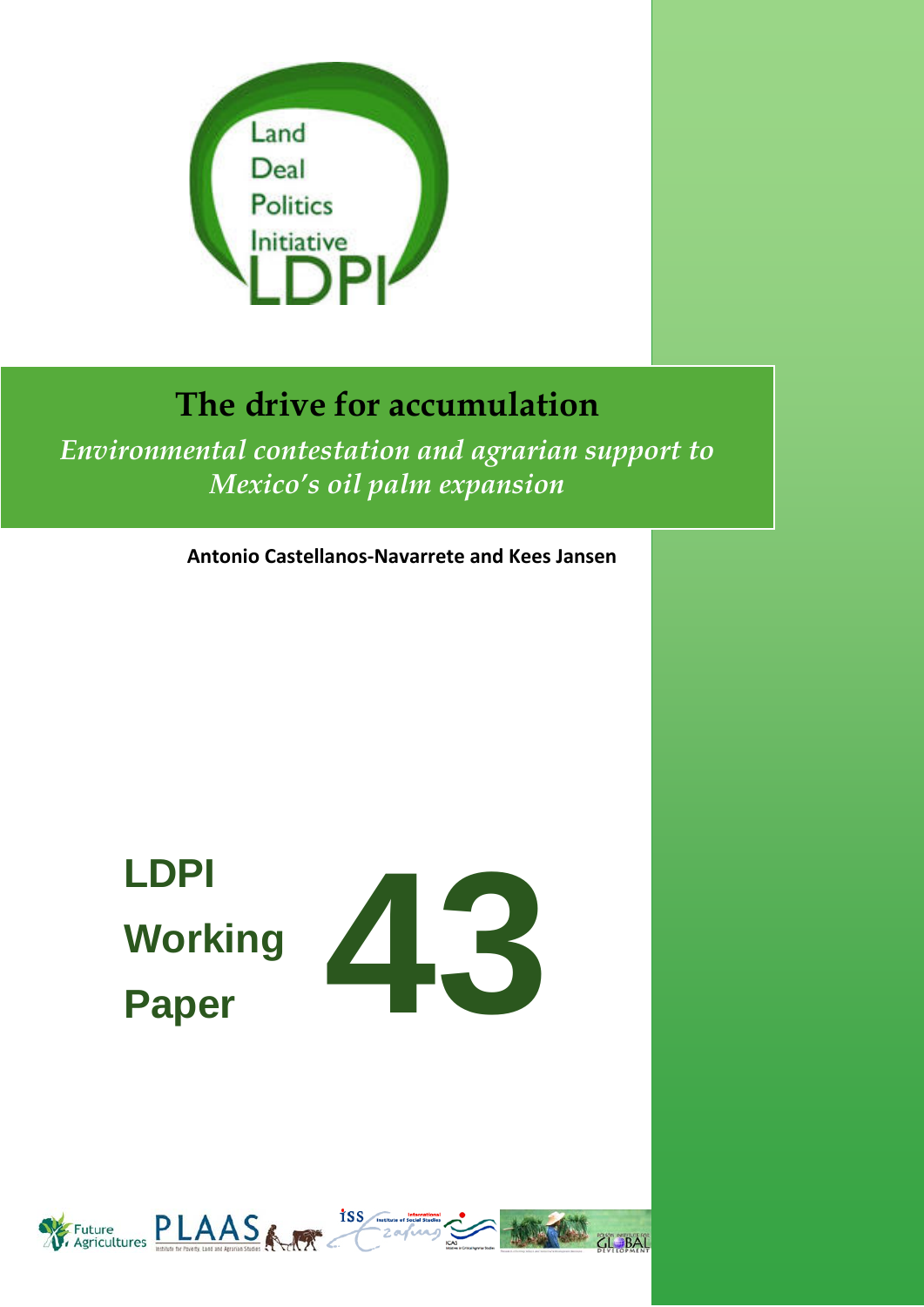# **The drive for accumulation: environmental contestation and agrarian support to Mexico's oil palm expansion**

*By* **Antonio Castellanos-Navarrete** *and* **Kees Jansen**

| Published by:                                  |                                                                   |                                                    |                                  |
|------------------------------------------------|-------------------------------------------------------------------|----------------------------------------------------|----------------------------------|
| The Land Deal Politics Initiative              |                                                                   |                                                    |                                  |
| www.iss.nl/ldpi                                |                                                                   |                                                    |                                  |
| landpolitics@gmail.com                         |                                                                   |                                                    |                                  |
| in collaboration with:                         |                                                                   |                                                    |                                  |
| <b>Institute for Development Studies (IDS)</b> |                                                                   |                                                    |                                  |
| University of Sussex                           |                                                                   |                                                    |                                  |
| Library Road                                   |                                                                   |                                                    |                                  |
| Brighton, BN1 9RE                              |                                                                   |                                                    |                                  |
| United Kingdom                                 |                                                                   |                                                    |                                  |
| Tel: +44 1273 606261                           |                                                                   | Fax: +44 1273 621202    E-mail: ids@ids.ac.uk      | Website: www.ids.ac.uk           |
|                                                | <b>Initiatives in Critical Agrarian Studies (ICAS)</b>            |                                                    |                                  |
|                                                | <b>International Institute of Social Studies (ISS)</b>            |                                                    |                                  |
| P.O. Box 29776                                 |                                                                   |                                                    |                                  |
| 2502 LT The Hague                              |                                                                   |                                                    |                                  |
| The Netherlands                                |                                                                   |                                                    |                                  |
| Tel: +31 70 426 0664                           |                                                                   | Fax: +31 70 426 0799    E-mail: iss.icas@gmail.com | Website: www.iss.nl/icas         |
|                                                | The Institute for Poverty, Land and Agrarian Studies (PLAAS)      |                                                    |                                  |
|                                                | School of Government, Faculty of Economic and Management Sciences |                                                    |                                  |
|                                                | University of the Western Cape, Private Bag X17                   |                                                    |                                  |
| Bellville 7535, Cape Town                      |                                                                   |                                                    |                                  |
| South Africa                                   |                                                                   |                                                    |                                  |
| Tel: +27 21 959 3733                           | Fax: +27 21 959 3732                                              | E-mail: info@plaas.org.za                          | Website: www.plaas.org.za        |
|                                                | The Polson Institute for Global Development                       |                                                    |                                  |
| Department of Development Sociology            |                                                                   |                                                    |                                  |
| <b>Cornell University</b>                      |                                                                   |                                                    |                                  |
| 133 Warren Hall                                |                                                                   |                                                    |                                  |
| Ithaca NY 14853                                |                                                                   |                                                    |                                  |
| <b>United States of America</b>                |                                                                   |                                                    |                                  |
| Tel: +1 607 255-3163                           | Fax: +1 607 254-2896                                              | E-mail: ta12@cornell.edu                           | Website: polson.cals.cornell.edu |

©July 2013 *All rights reserved. No part of this publication may be reproduced or transmitted in any form or by any means without prior permission from the publisher and the author.*

*Published with support from the UK Department for International Development (DfID), Atlantic Philanthropies, Inter-Church Organization for Development Cooperation (ICCO), Ford Foundation and Miserior.*

> *Land Deal Politics Initiative*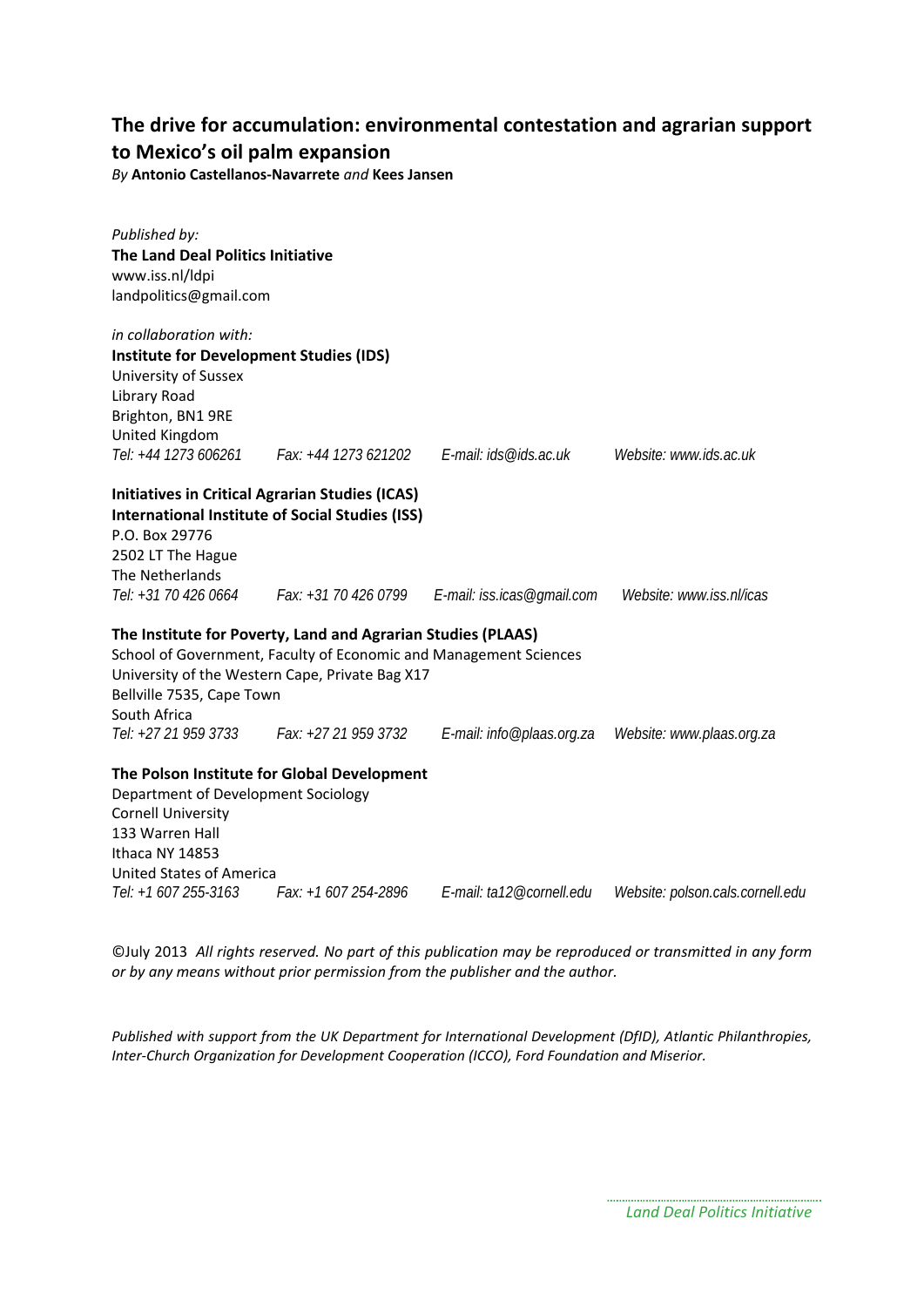# Abstract

Oil palm expansion has been related to rural dispossession, environmental degradation and rural resistance. In this paper we explore the politics and impact of farmer-based oil palm expansion in Chiapas, Mexico. In relation to the debate on the greening of the agrarian question, we engage with the theses of 'environmentalism of the poor' and 'green grabbing' and point at the problematic centrality of the concept of 'enclosure' in these theories. We argue that in absence of enclosure, poor peasants and farmers may strive for further market integration. Peasant engagement with capital accumulation in Mexico undermined green efforts to curb oil palm production. In this context, environmental movements were unsuccessful in contesting the state's oil palm programme. Our analysis suggests that a green agrarian question solely focusing on enclosure is unable to explain agrarian and environmental processes.

**Keywords:** biofuels; environmentalism; green grabbing; labour; political ecology; social movements.

# About the Authors

**Antonio Castellanos-Navarrete** is a researcher at the Knowledge, Technology and Innovation (KTI) Group at Wageningen University (The Netherlands). He has explored environmental issues pertaining to rural development in relation to land management from both social and natural sciences. His most recent research focuses on the green agrarian question in relation to the Mesoamerican oil palm expansion. **Kees Jansen** is Associate Professor at KTI. He works on political ecology and agricultural and food technology in relation to international development (mainly in Latin America).

# Acknowledgements

We would like to thank Abril Aidee Ruiz Medina for her skillful assistance during this research. This article greatly benefited from comments made by Wendy Wolford. We thank her for her thorough review. We also would like to thank farmers, their organisations, civil society and government officials for their support during fieldwork. Finally we thank the Land Deal Politics Initiative (LDPI) and the Mexican Council for Science and Technology (CONACYT, by its Spanish acronym) for providing the necessary funding to carry out this research.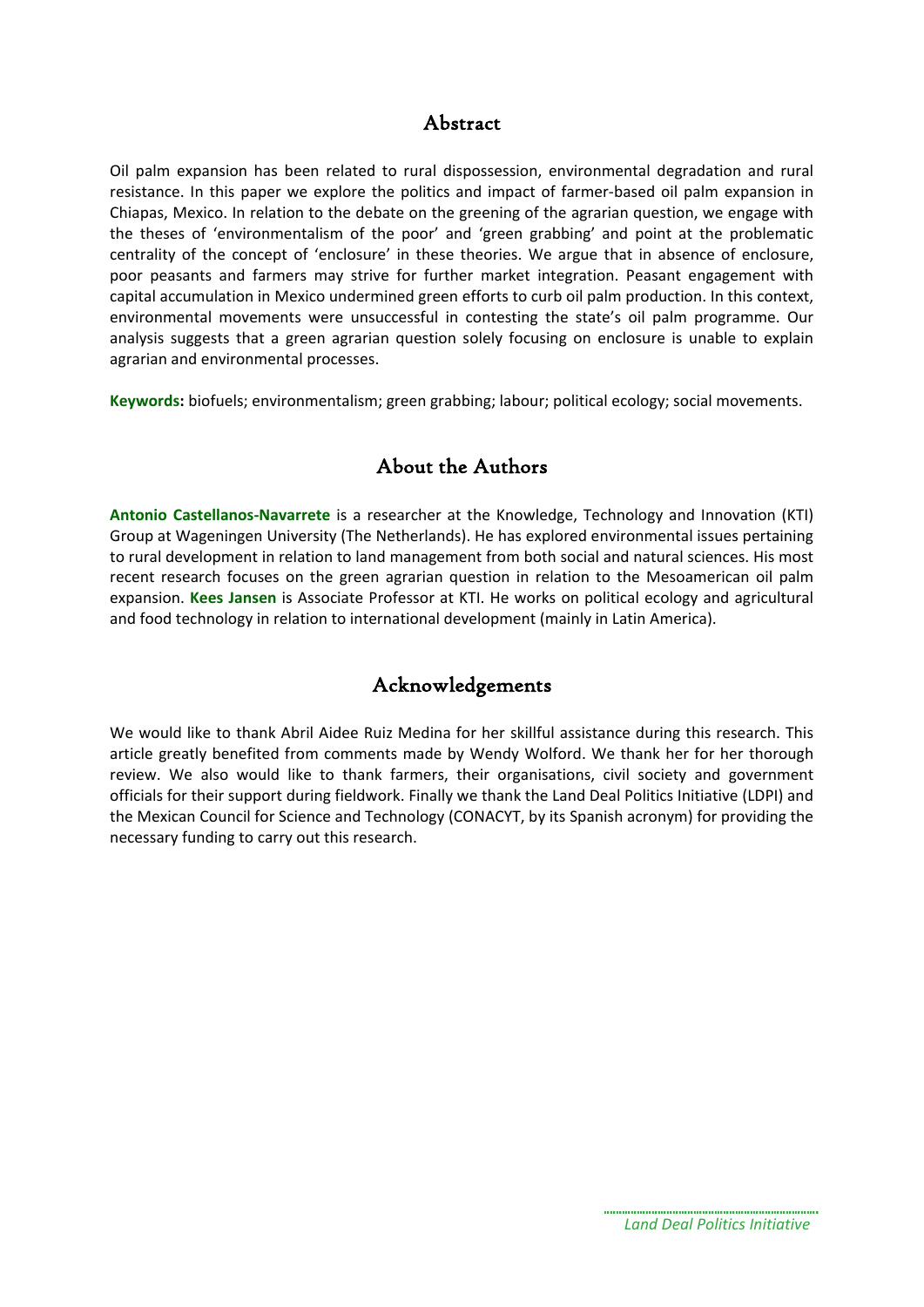# Table of Contents

| 5 Popular responses to oil palm: rural politics and environmentalisms 9 |  |
|-------------------------------------------------------------------------|--|
|                                                                         |  |
| 7 Conclusions: The green agrarian question in absence of enclosure  16  |  |
|                                                                         |  |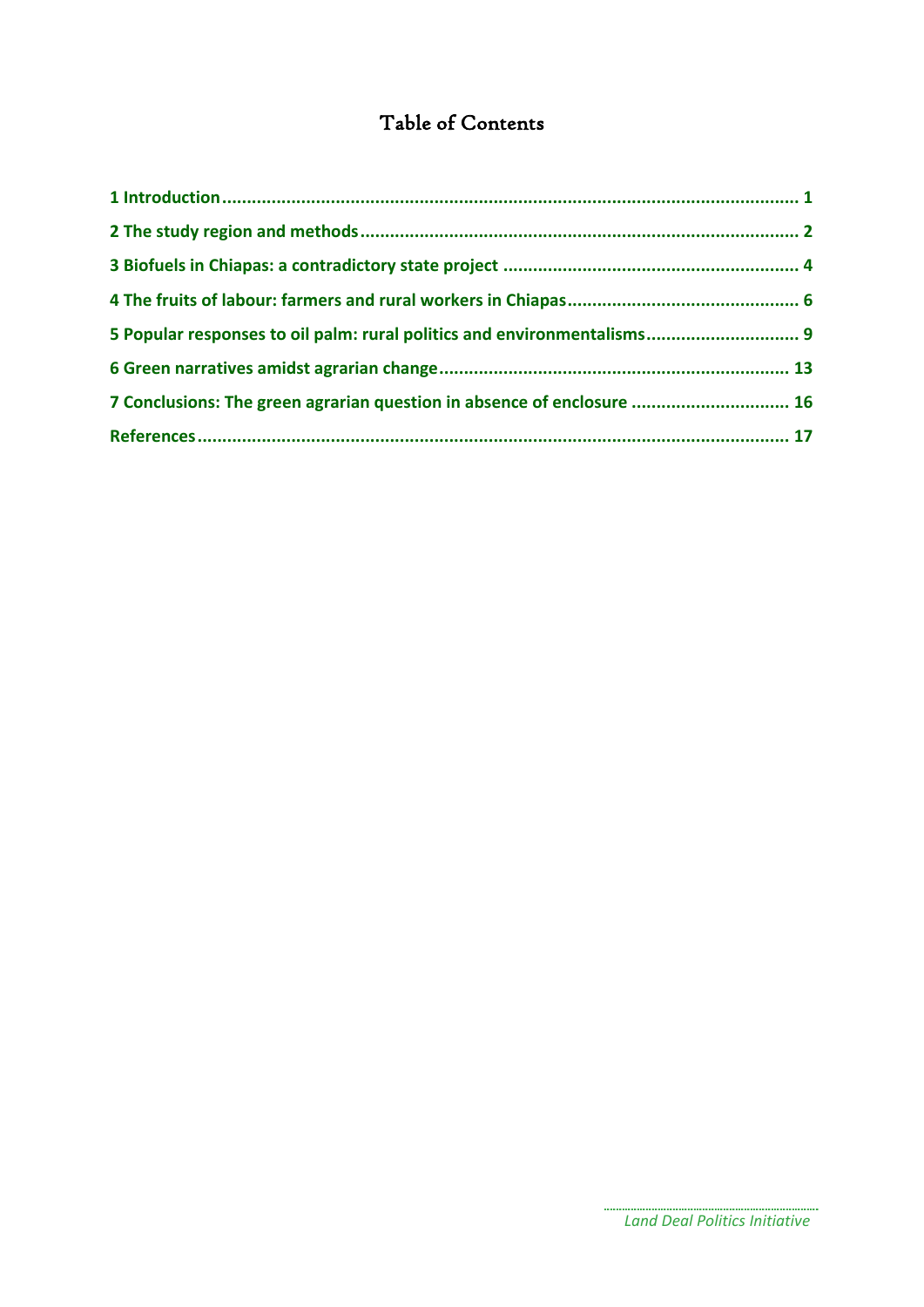#### <span id="page-4-0"></span>**1 Introduction**

**.** 

Large land acquisitions and high-input production models have generated much concern over the expansion of plantation crops for biofuel. Both the 2000s commodity boom $1$  and the emergent biofuel market led to rapid oil palm expansions throughout the tropical and subtropical belts. The growth of large scale oil palm plantations has resulted in major economic gains, particularly for investors, but has also led to extensive deforestation (Obidzinski et al. 2012), land conflicts (Hall 2011) and resistance in rural areas (Gerber 2011). However, how to evaluate the expansion of oil palm when the producers are almost exclusively family farmers, such as in this case study of oil palm expansion in Chiapas, Mexico? In the literature there is little analysis of impacts and political responses by locals when peasants themselves are involved in oil palm expansions.

In southern Mexico, the Chiapas government has supported a large number of smallholder farmers and rainforest settlers, including indigenous people, with oil palm cultivation as part of its promotion of biofuels. This state programme triggered environmental opposition but also achieved wide acceptance or rural people. This large rural support for the Chiapas biofuel programme might seem striking in a region known for its peasant uprisings against the government (García de Leon 1997), particularly by the *Zapatistas* in the late '90s (Harvey 1998). The rapid oil palm planting by family farmers despite environmental critiques also contradicts conceptions of harmonious relations between environmental and agrarian actors (Rosset and Martínez-Torres 2012). This paper aims to describe the biofuel project in Chiapas, and to analyse the local politics associated with oil palm expansion, as well as possible contradictions between environmental and agrarian demands.

We explore contrasting views about agrarian and environmental change related to oil palm expansion to contribute to the 'green agrarian question' debate (Akram-Lodhi and Kay 2010; Gerber and Veuthey 2010). While the agrarian question focused on how capitalism is a process of structuring relationships between agrarian classes, with the state and with other economic sectors (Lenin 1967; Brenner 1986; Kautsky 1988), the green agrarian question also considers impacts on nature and the limits and possibilities resulting from properties of nature and technology in a particular time and place (Jansen 1998). Within the current debate, resource grabbing or 'enclosure' are often deemed to be the main mechanisms behind accumulation. Resources commonly grabbed span from land to common rainforest areas, genes or public water. Under these circumstances, political responses have been mainly conceptualised in terms of resistance.

Enclosure refers here to the exclusion of people from access to means of production. Enclosure is closely related to the concept of 'accumulation by dispossession', to indicate that enclosure is not just 'primitive' or initial accumulation, as suggested by Marx, but a key mechanism in contemporary capitalism (Harvey 2005a). Accumulation by dispossession is seen as a recurrent process through which capitalists are able to open up new frontiers for profit making. For example, after the disintegration of the Soviet Union, public knowledge infrastructure for integrated pest management in Kazakhstan was dismantled and replaced with pesticide based pest control favouring private sector pest management (Toleubayev et al. 2010). Currently we observe a theoretical emphasis on enclosure/accumulation by dispossession in the discussion on the greening of the agrarian question. This emphasis also shapes the analysis on relations between capitalism and the environment.

We identify two predominant arguments put forward about the relationships between capital and environmentalism. One research strand focuses on how rural people resist enclosure (e.g. Guha

<span id="page-4-1"></span> $1$  Based on averages for oil palm prices for the year 2000 and 2011, oil palm prices have increased by 412% (IndexMundi, 2012). Profit gains were less as input costs increased too (e.g. a 416% increase for nitrogen fertiliser).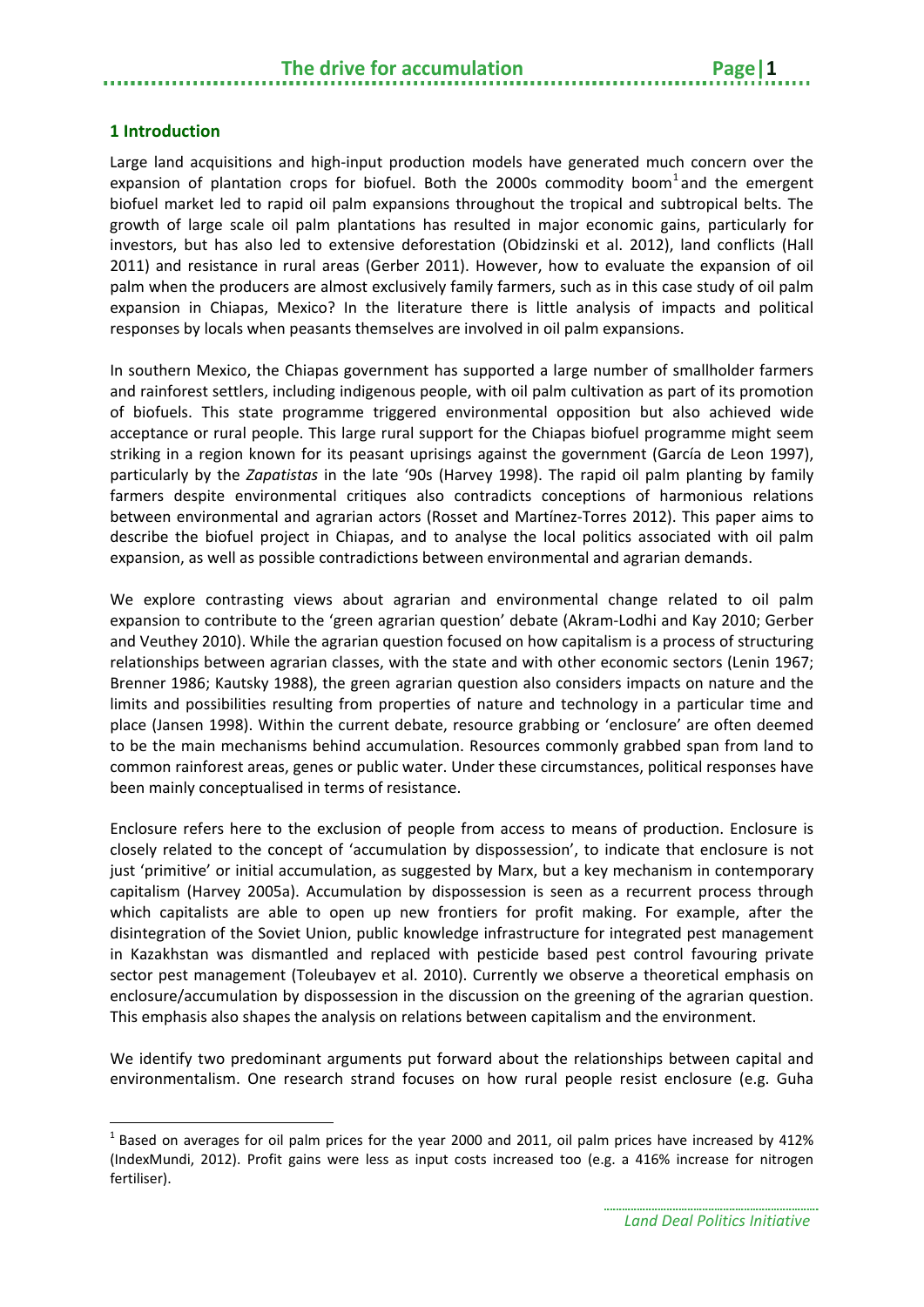1993; Swyngedouw 2005). Enclosure of the commons by investors, often aided by the state, significantly impacts the poor, whose livelihoods depend on access to productive resources. Thus, enclosure, in occasions, leads to popular protests often framed in environmental terms and sometimes in coalition with environmental organisations (Guha and Martinez-Alier 1997). This is exemplified by rural mobilisations against large-scale dam projects in India. The second perspective refers to enclosure as 'green grabbing' (Fairhead et al. 2012): investors, corporations or the state transform use values of nature into new exchange values (e.g. carbon markets) or appropriate resources on environmental grounds (e.g. claiming 'marginal' land for more sustainable biofuel production) (e.g. McAfee 1999; Kelly 2011; Osborne 2011). The two positions consider a different role for environmentalists. The first thesis refers to the 'environmentalisms of the poor' (Martinez-Alier 2002), while the second thesis usually emphasises top-down environmental impositions with green discourses as a 'Foucauldian' tool for disciplining and governing (Luke 1997; Agrawal 2005).

We will argue here that none of these theses held true in the process of oil palm expansion in Chiapas and that we need to develop an alternative or complementary view on the greening of the agrarian question in absence of enclosure. In absence of land grabbing, farmers and their organisations might opt for support rather than resistance if conditions are good enough to improve their livelihoods, even if costly for the environment. This implies that environmentalism is contingently related to capitalism: the poor, the marginalised or the exploited both destroy and defend the environment; the capitalists can benefit from destructing it or protecting it.

#### <span id="page-5-0"></span>**2 The study region and methods**

 $\overline{a}$ 

This study examines two cases of recent agrarian change involving rapid oil palm expansion in Chiapas: the southern Lacandon rainforest and coastal Soconusco (Figure 1). The southern Lacandon is a region with shrinking tall and medium evergreen rainforests neighbouring the *Montes Azules* Biosphere Reserve and constituted by Marqués de Comillas and Benemérito de las Américas municipalities. Coastal Chiapas or the Soconusco stretches from Mapastepec to Suchiate municipalities<sup>[2](#page-5-1)</sup> and is home to mangroves and herbaceous marshes protected since 1995 through the *Encrucijada* Biosphere Reserve. These two regions have been colonisation frontiers but with completely different purposes. The Soconusco was opened to investments by national and foreign capital in the early  $19<sup>th</sup>$  century in an attempt to create large-scale modern capitalist agriculture (García de León 1997). In the southern Lacandon rainforest, instead, the state-led land redistribution to landless families in the early 1970s sought to ease agrarian tensions elsewhere (De Vos 2002).

In the southern Lacandon region many peasants from central and southern Mexico arrived with government support in the 1970s. Remaining lands were occupied in the 1980s by Chiapas landless indigenous peasants. Land grants ranged from 50 hectares in the *new population centres* to 20 hectares in *ejidos* (social property) per person. These relatively large holdings probably prevented later participation in the 1994 EZLN<sup>[3](#page-5-2)</sup> uprising. Initial stratification, in some cases resulting from borderland smuggling (e.g. cattle or drugs), made a small group of settlers particularly wealthy, some accessing now 150 to 200 hectares. These larger farmers specialised in cattle, often reaching shared cattle arrangements<sup>[4](#page-5-3)</sup> with farmers lacking capital. Poor farmers, often indigenous, instead kept few cattle and cultivated a minor proportion of their land, sometimes as little as two hectares out of their

<span id="page-5-1"></span><sup>&</sup>lt;sup>2</sup> Oil palm can be found from Arriaga to Suchiate municipalities. For this study we focused on the Soconusco region with particular emphasis on Huixtla and Villa Comaltitlán municipalities. <sup>3</sup>

<span id="page-5-2"></span>The Zapatista Liberation Army (EZLN, by its Spanish acronym). Unlike inhabitants of the *Cañadas* region in Chiapas, settlers in the southern Lacandon region counted on significant state support since their arrival.

<span id="page-5-3"></span><sup>&</sup>lt;sup>4</sup> Shared cattle arrangements refer to the fact wealthy farmers without enough land provide cattle to capital constrained farmers. These farmers fatten the cattle for wealthy producers to sell receiving in exchange part of the profit.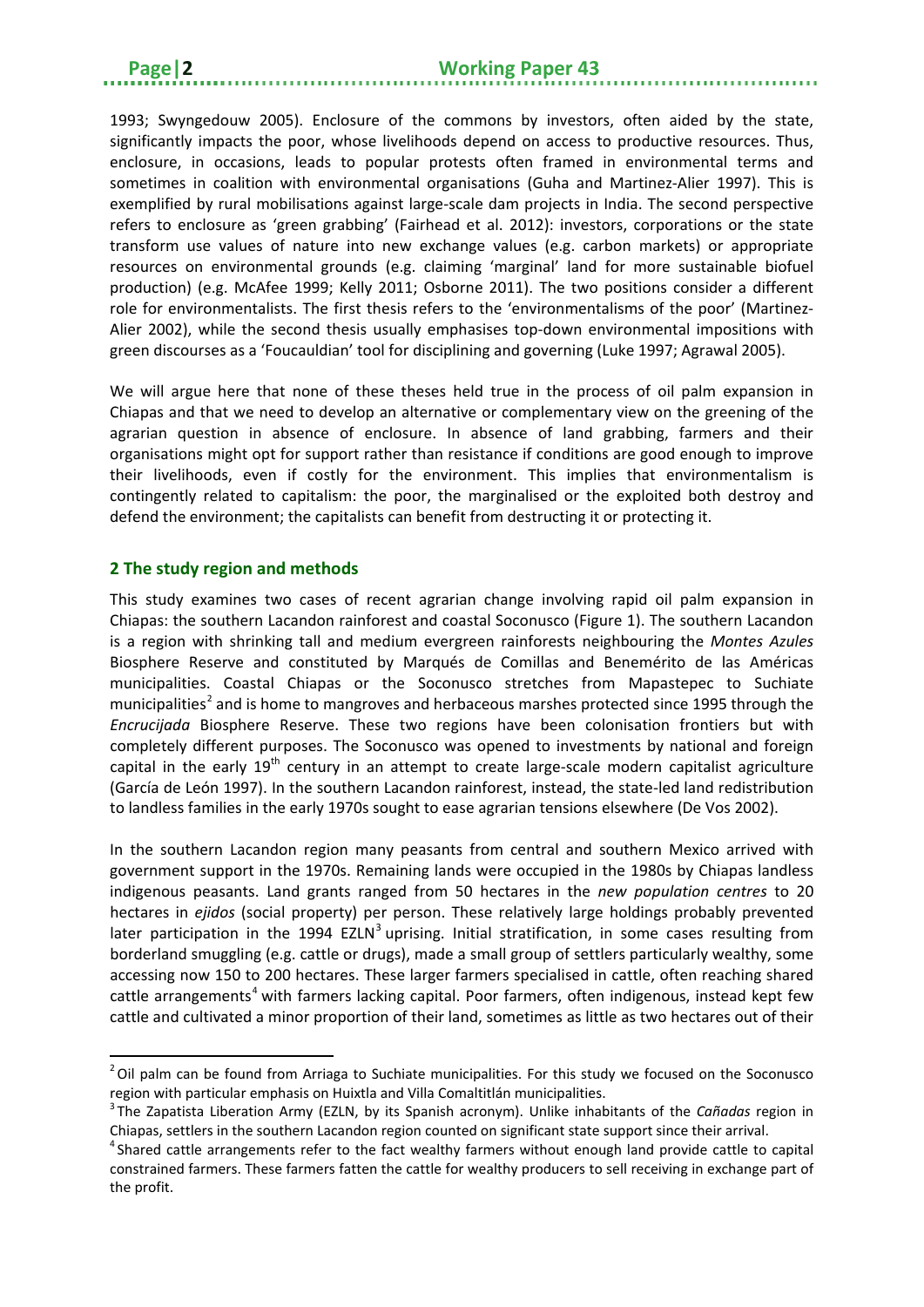20 or even 50 hectares, with some food and cash crops. When oil palm was introduced it attracted both middle farmers, who cultivated this 'luxury crop' in relatively large plots (i.e. 12 hectares on average), and smallholders, who planted the crop in smaller plots (i.e. eight hectares on average).<sup>[5](#page-6-0)</sup> All farmers sold cattle to invest in oil palm with government subsidies and family labour investments being more important for poorer peasants.



**Figure 1.** Selected study regions in Chiapas constituted by Soconusco and the southern Lacandon region. REBIMA stands for the Montes Azules Biopshere Reserve and REBIENC for the *La Encrucijada*  Biosphere Reserve.

The point of departure for oil palm expansion was different in Soconusco. Wealthy families or entrepreneurs established *fincas* or large properties in both the *Sierra Madre*, where they cultivated coffee, and the coastal plains, where they produced bananas or held large cattle herds. Railways connected this region to distant markets favouring widespread cash crop cultivation. Landless peasants did however successfully struggle for land throughout the 20th century (Reyes Maros 2002). The Mexican government compensated landowners for their land losses. Population growth and land subdivision left peasants with small plots while the number of *avencidados* (*ejido* members with no land) increased. *Avencidados,* the most destitute social group in both regions, have been totally dependent on rural jobs and renting land. The first oil palm plantations in Soconusco were already established around 1952 by Johann Bernstoff, a German coffee landowner (interview, 24 May 13, Finca La Lima). First, farmers there planted oil palm in 1987 with state support. However, the crop expanded especially throughout the 2000s, with the Chiapas government intermittently prioritising this crop in the region. A final boost occurred for oil palm expansion since 2007. Poor

<span id="page-6-0"></span><sup>&</sup>lt;sup>5</sup> Data derived from an oil palm survey carried out for 215 oil palm growers in both regions between August 2012 and July 2013.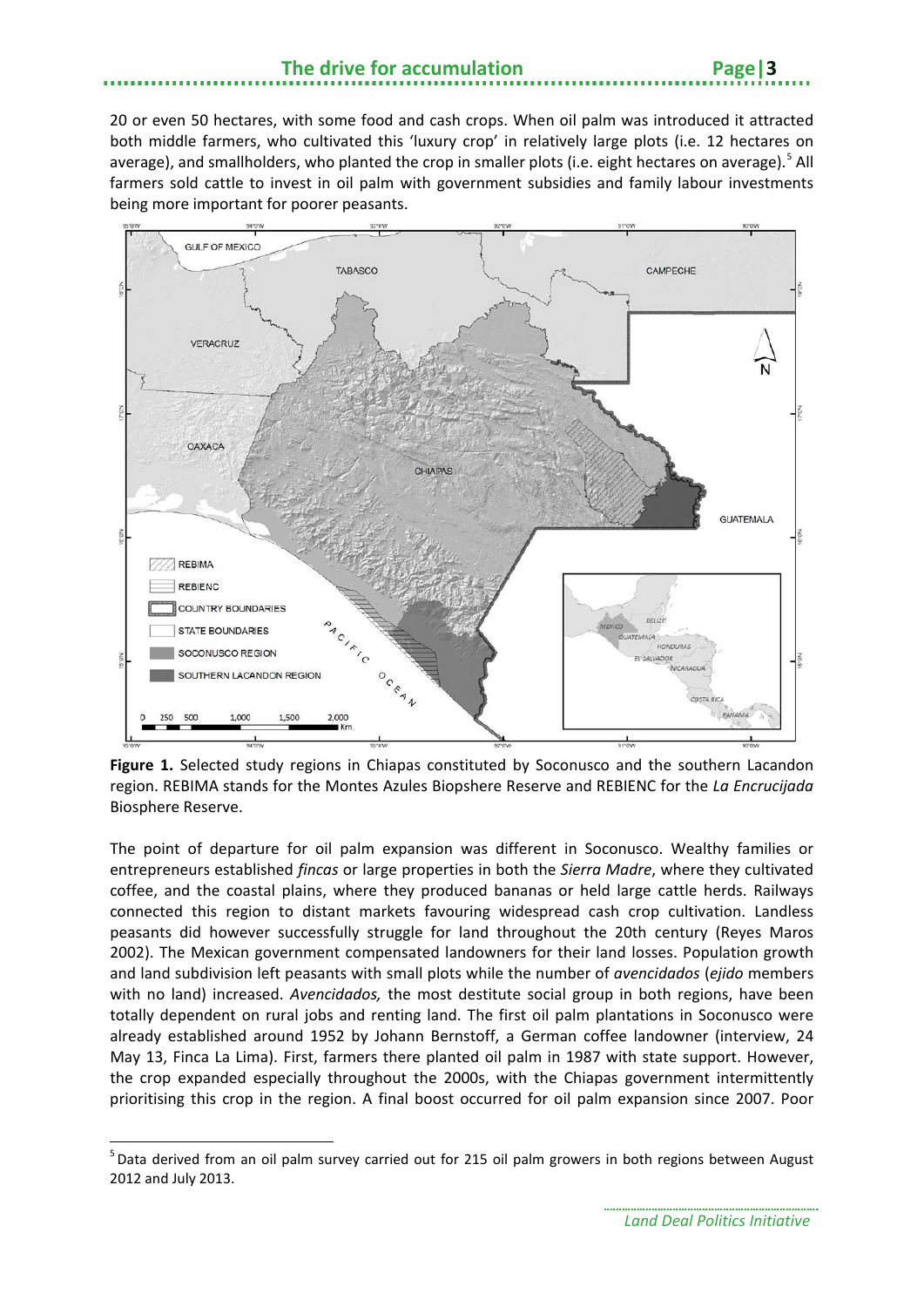**.** 

peasants planted oil palm in medium to small size plots (i.e. four hectares on average). Access to capital was for many the major obstacle to enter the oil palm industry.

The organisation of oil palm processing is also different for both regions. In the Lacandon region, two private sector companies compete for oil palm fresh bunches produced by family farmers. A Mexican company ensures their supply through a commercial agreement with the only local producer organisation, an agreement eased by government intervention, and uses a network of collection sites. Its foreign competitor focuses on single medium and a few large producers (up to 300 ha) and provides better prices, technical assistance and farm-gate collection. Processing mills for both companies were located in Palenque, about 240 km away from the region. In the Soconusco region processing relies on three types of schemes. First, the Bernstoff family established a small processing plant in 1957 to be followed by a second one in 1991. These plants have been mostly supplied by their own plantations. Second, the private sector established two much bigger processing facilities in 1996 and 1997 which are mostly supplied by family farmers, with a few purchased and leased large *fincas*. And third, two cooperatives established their own processing mills supplied by their members. The first cooperative was set up in 1986 and the second one in 2012.

This study is based on fieldwork carried out in three periods (October to December 2011, March to November 2012, and May to July 2013) in both study regions as well as in major cities including the state capital – Tuxtla Gutiérrez. Data were derived from 60 in-depth interviews with several actors including private sector managers, technicians, producers, workers and environmental organisations. Interviews focused on questions over the biofuel chain, land use changes, production, farmer incorporation (state programmes, innovation and credit), the organisation of labour, ensuing conflicts from oil palm expansion and actors' views on environmental issues, agrarian change and oil palm politics following a political ecology approach. This information was complemented through participant observation during key periods, as well as collection of relevant documents and statistical data.

#### <span id="page-7-0"></span>**3 Biofuels in Chiapas: a contradictory state project**

The recent introduction and expansion of oil palm in Chiapas can only be explained by the strong intervention role of the state. This section raises questions about the state's promotion of oil palm as biofuel, the role of environmental discourses and the adaptations of the initial plans when economic prospects changed. The promotion of oil palm is a recent phenomenon. In April 2007, Colombia, the only country with significant biofuel production within the Mesoamerica Project, proposed to foster biofuel production within such shared framework. This proposal led to the Mesoamerican Biofuel Programme (MBP) which aimed at setting up both biodiesel processing plants and a research network. With funding from the Inter-American Development Bank and recipient countries, Colombia established biodiesel processing plants in El Salvador, Honduras and Chiapas in Mexico. The state-owned MBP biodiesel processing plant in Chiapas was officially opened in November 2010.<sup>[6](#page-7-1)</sup> The Mexican government also invested heavily in oil palm promotion: from 2007 to 2012, over 80 official press releases were issued by the Chiapas government on both oil palm and biofuels. Government bulletins on oil palm as biofuel were picked up as news in local media and ensured a constant flux of newspaper reports praising green plantations and the new green economy. This media coverage, along with heavy public advertising in all formats, constructed Chiapas as an environmental forefront with special emphasis on oil palm as biodiesel.

<span id="page-7-1"></span> ${}^{6}$ The capacity of this plant was later upgraded from the initial 8,000 to 30,000 litres/day through national and Chiapas financing. Another state-owned plant in Chiapas' capital producing a small 8,000 litres/day complemented processing capacity (Gobierno del Estado 2010a).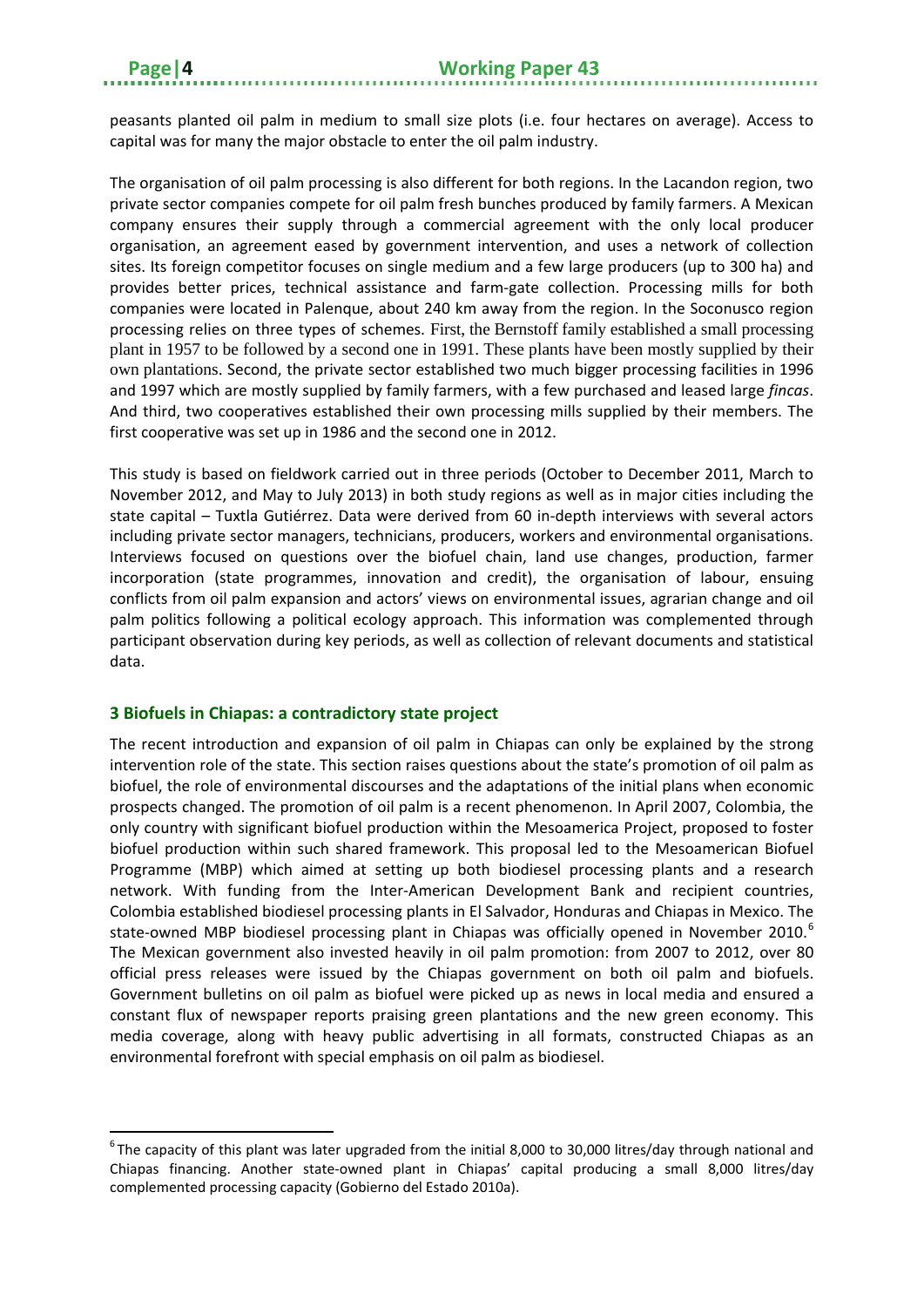### **The drive for accumulation Page|5**

The formal Chiapas state discourse was heavily environmental: oil palm expansion was supposed to serve green ends and it was coupled with sustainability thinking through two distinct state projects. Firstly, oil palm became a source for 'clean' fuel with biofuels from the MBP biodiesel plant as a key political flagship. The biodiesel it produced provided fuel to public buses in two major cities, eagerly used as an iconic example in public advertising. Secondly, oil palm expansion was promoted as part of the so-called 'productive reconversion' effort, a label derived from the National Development Strategy (Gobierno de los Estados Unidos Mexicanos 2007) which explicitly aimed at deterring deforestation over rainforest frontiers by combining payments for environmental services (PES), reforestation and commercial tree plantations. The assumption underlying the National Development Plan was clearly stated by the Chiapas governor in 2012: "poverty also has lots to do with environmental deterioration" (public speech, 25 September 2012, San Cristóbal de Las Casas). Increased market involvement by rural people and natural resource valuation were the proposed solutions to halt deforestation. This was a neoliberal recipe well in agreement with recent global policy measures (e.g. the REDD<sup>+</sup> mechanism) and some green economy postulates fighting climate change. In this context, the oil palm expansion project was shaped by neoliberal ideology and focused on achieving greater integration of farmers into markets. In Chiapas, the 'productive reconversion' strategy was proposed for all regions, with rainforests or not. Both state projects served to present oil palm as the remedy for exhausted soils, denuded landscapes or climate change. The image of a 'beckoning future' (Jansen and Gupta 2009) of a green, small farmer friendly and economically dynamic oil palm/biofuel production was tarnished by the harsh realities of commodity production. While palm oil was considered as a possible feedstock in 2007, by 2011 this option was unfeasible. Global biofuel production relies on both 'market-driven' ethanol and 'policy-dependent' biodiesel (Doering III and Tyner 2009; Lamers et al. 2011). Low maize prices in the US, and especially cheap sugar in Brazil, favoured a rapid ethanol production expansion which in 2009 amounted to 73% of all biofuels produced (Lamers et al. 2011). Sugar processing plants in Brazil can flexibly produce both sugar and ethanol and shift the ratio between these end products according to market prices (Novo et al. 2010). Costly food oils necessary for biodiesel production can hardly compete with cheap maize or sugar, thus, biodiesel processing is in many cases only possible when favourable policies exist. In 2003, EU mandatory biodiesel quotas on fuel combined with subsidies and tax exemptions in Germany made it possible to use rapeseed as a feedstock. Later, the withdrawal of German subsidies in 2007 incentivised biodiesel imports over costly local rapeseed. Palm oil then appeared as the ideal biodiesel source, being the cheapest food oil, but instead, heavily subsidised soybean took the lead limiting feedstock palm oil imports into the EU to 11% (Lamers et al. 2011). At the end of the 2000s, rising oil palm prices made palm oil biodiesel production uncertain, being often unprofitable (Sheng Goh and Teong Lee 2010; Mekhilef et al. 2011). Mexico was not an exception.

Initial plans considered biodiesel processing relying on crude palm oil from any of the eight processing mills in Chiapas. However, high palm oil prices during 2011 discouraged Chiapas state purchases (interview with processing mill manager, 28 November 2011, Cantón Santa Elena) and resulted in a shift to *Jatropha curcas* and other non-edible oils as feedstock (informal conversation with MBP plant manager, 11 November 2011, Puerto Chiapas). There were no policies to counter this withdrawal from palm oil. The success of biofuel production normally relies on state subsidies for biodiesel processing or the implementation of mandatory quotas<sup>[7](#page-8-0)</sup> for the fuel industry. In Mexico, none of these conditions were present (SAGARPA 2009), suffocating incipient biodiesel investments. By 2012, the only two existing private biodiesel processing plants in Mexico, located in the centre and north of the country, were already abandoned (interview with processing mill manager, 9 November 2011, Acapetahua; Torres 2011). Existing state incentives focused instead on increasing oil

<span id="page-8-0"></span> $<sup>7</sup>$  Mandatory quotas refer to the state-imposed obligation on the fuel industry to blend some percentage of</sup> their fuel with biofuels. In Mexico, biofuel quotas were only established for ethanol in three major urban regions.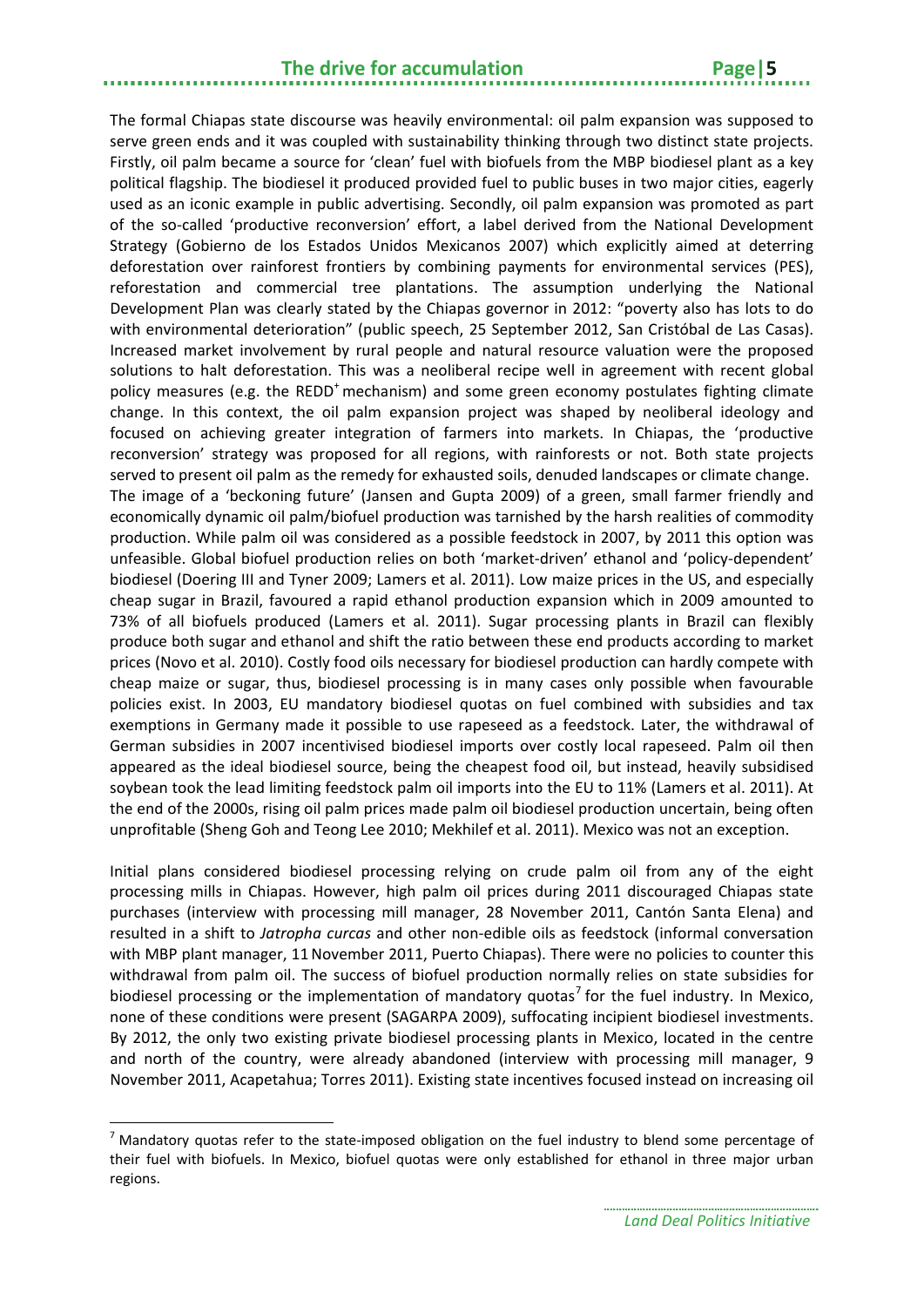palm cultivation. In the 1990s the Secretary of Agriculture (SAGARPA, by its Spanish acronym) agreed with the food industry that oil palm fruit bunches in Mexico would be bought from farmers by processing plants with a 12.5% rate above international prices to favour oil palm cultivation (interview with processing mill manager, 21 October 2011, Palenque).

As a result, oil palm has not been used on a large scale for biofuel production, although cultivation has expanded because of state support. Despite the little role played by oil palm in biodiesel processing, oil palm cultivation did not disappear in environmental narratives offered by the government. But it can be argued that narratives provided on different occasions became inconsistent or even contradictory. In some occasions, government communications emphasised palm oil as a green fuel, and even as a non-food (Gobierno del Estado 2010a). In others, government officials insisted upon palm oil for food purposes (Gobierno del Estado 2010b). These contradictions reflected the changing political and economic conditions that gave rise to and shaped the state programme for oil palm expansion.

#### <span id="page-9-0"></span>**4 The fruits of labour: farmers and rural workers in Chiapas**

The Chiapas government initiated a massive oil palm planting campaign in 2007, combining heavy advertising with the introduction of improved varieties and free distribution of seedlings to anyone interested. Varieties originating from Guatemala, Honduras and Colombia were released at regional nurseries. The Institute for Productive Reconversion and Bioenergetics (IRBIO, by its Spanish acronym) handed over to farmers a one-time  $1,000$  pesos<sup>[8](#page-9-1)</sup> land-clearing subsidy per hectare along with the plant material. This institute implemented the 'productive reconversion' strategy and it mostly focused on tree crop planting throughout Chiapas. Farmers received about four million oil palm plants in only four years (interview with IRBIO staff, 4 November 2012, Tuxtla Gutiérrez). This resulted in a rapid pace of oil palm expansion (Figure 2). Oil palm cultivation was concentrated in the northern and southern Lacandon rainforest lowlands, and in coastal Soconusco. While in many countries oil palm expansion has been controlled by landed elites (e.g. Marin et al. 2011) or transnationals (Borras Jr et al. 2010), oil palm expansion in Chiapas was driven by poor and middleincome farmers. Government subsidies provided much needed capital for oil palm cultivation, providing the conditions for farmers to integrate further into the market. Capital-hungry peasants and farmers entering oil palm production had to accept the conditions implied in credit requests to obtain state support.



<span id="page-9-1"></span><sup>8</sup> Equivalent to US\$97 in June 2008.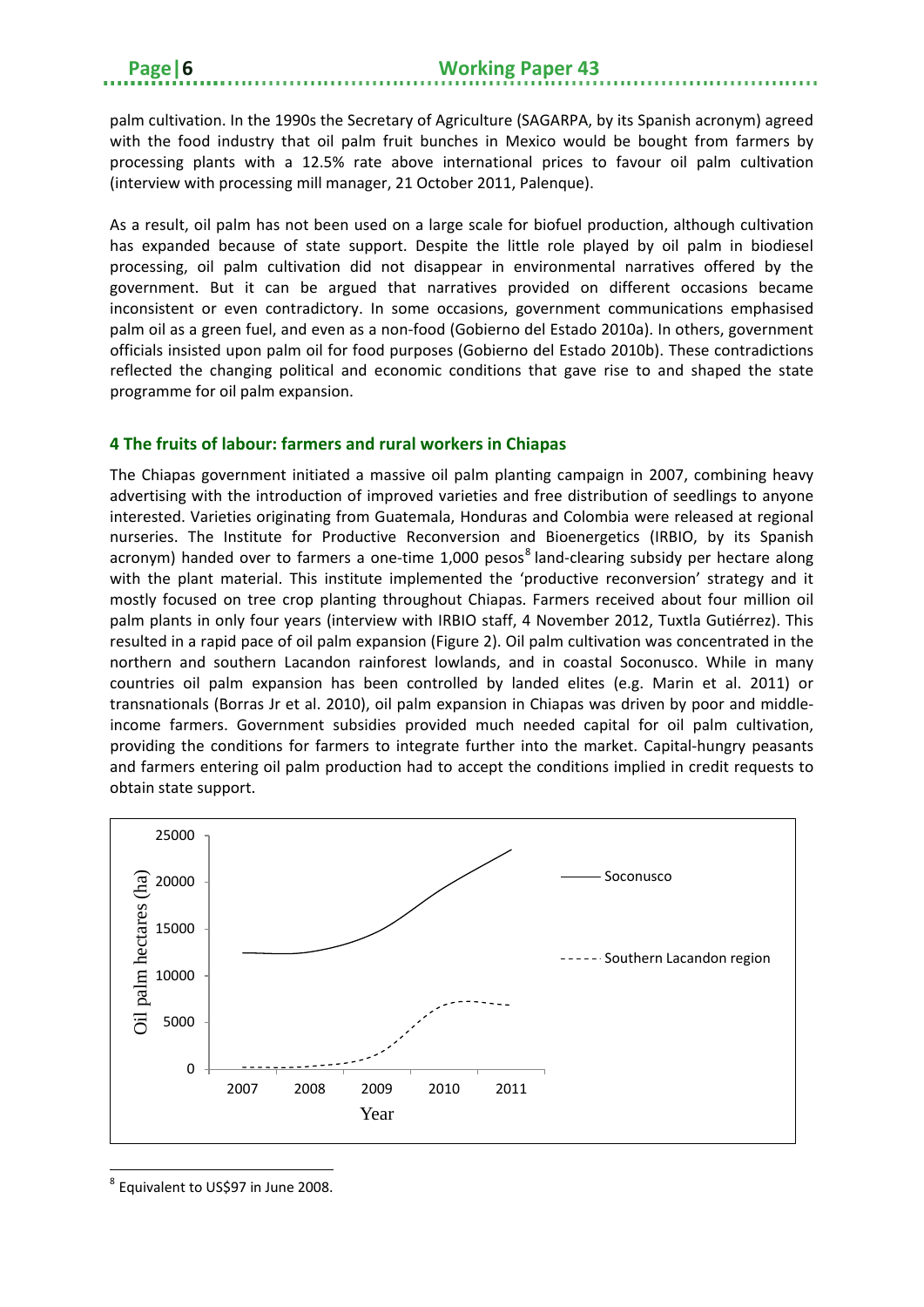Figure 2. Oil palm hectares for both Soconusco and southern Lacandon regions between the years 2007 and 2011. Source: SIAP-SAGARPA 2012.

The Humid Tropic programme, created by the Secretary of Agriculture in 2009, fostered agroindustrial crops. This programme, with a special focus on Mexican humid tropic lands, granted farmers subsidies of about 20−30% of their credit requests. Credit receiving farmers were obliged to employ SAGARPA-approved rural agencies for the necessary paperwork, to establish agreements with certified finance suppliers and to pay credit interests in the order of 12−13%. Farmers who built their own trust to ensure credit repayment were favoured over others. Market integration was not only deepened through financial mechanisms but also via the innovation processes at play.

The Humid Tropics programme came along with a detailed standard technology package (Sandoval Esquivez, n.d.) based on a high-input agriculture model emphasising herbicide use and inorganic fertilisers. Technical assistance followed this approach.<sup>[9](#page-10-0)</sup> Such a technology package fit well with the processing mills' credit schemes that provided farmers with inorganic fertilisers. We consider that inputs contributed somewhat less to farmers' integration into markets than credits for two reasons. First, most farmers do not follow fertilisation recommendations. Farmers in Soconusco had access to high quality soils which reduced fertiliser needs. In the southern Lacandon region, farmers often applied few inputs to avoid indebtedness, especially during the initial 2.5 unproductive years. And second, further integration was sometimes deterred by the private sector itself. For instance, processing mills sometimes limited credit supply for individuals, especially during initial years (interview with farmer, 22 October 2012, Boca de Chajul), or adapted credit offers to seasonal yield variations (interview with processing mill manager, 9 November 2011, Barrio Nuevo). Processing mills avoided to lead producers into indebtedness as they were unable to recover costs if farmers bailed out (mills were not allowed to gain control over *ejido* land).

This raises questions about the limits to enclosure and the relationship between land concentration through enclosure and oil palm expansion observed elsewhere (e.g. McCarthy 2010; Alonso-Fradejas 2012). In Chiapas, oil palm-driven enclosure or land disputes have been rare. In the southern Lacandon region, rural lands were mostly held as *ejido*,<sup>[10](#page-10-1)</sup> a social tenure regime created as a result of the 1910 revolution. Tenure changed in 1992 into a semi-social form (Assies 2007), in which common land subdivisions and land transactions were permitted. Nevertheless, the *ejido* assembly, a form of collective decision-making in place, prevented land grabbing in this area of Mexico. Most communities permitted selling to "*peasants*, *like us*" (e.g. interview with *ejido* authorities, 29 August 2012, López Mateos), but not to investors. [11](#page-10-2) Unlike the Lacandon region with 97% as *ejido* land (INEGI 2007), Soconusco had lands held as private property besides *ejidos*. For both Huixtla and Villa Comaltilán municipalities at the Chiapas coast, private property averaged 39% versus 61% under *ejido* tenure (INEGI 2007). Despite the presence of private land, processing mills willing to ensure their oil palm fruit supply through plantations had few opportunities to expand. Banana companies

<span id="page-10-0"></span><sup>&</sup>lt;sup>9</sup> There were exceptions. Innovation within the Humid Tropics programme was carried out by 'Agencies for Innovation Management', or AGIs by its Spanish acronym. An AGI in Soconusco promoted organic farming practices to reduce fertiliser costs. Although the innovation system was largely top-down, officials occasionally turned a blind eye, thus providing the necessary flexibility.

<span id="page-10-1"></span><sup>&</sup>lt;sup>10</sup> Ejidos are the most widespread tenure form in Mexico and a collective semi-social property form in which farmers are granted parcels and usufruct rights to common lands with limited capacities to sell and rent. Decisions on land use and other issues are partly dependent on the collective *ejido* assembly.<br><sup>11</sup> The importance of these agreements is well reflected by the drastic land tenure changes verified in some

<span id="page-10-2"></span>*ejidos* lacking them. An extreme exception is provided by Rio Salinas, an small *ejido* fraught with conflict in the southern Lacandon region, where an investor bought about one third of all community lands (informal conversation with plantation manager, 24 August 2012). Agreements were also lacking in large *ejidos* were land transactions are considered a private affair, such as in Benemerito de Las Américas or Zamora Pico de Oro.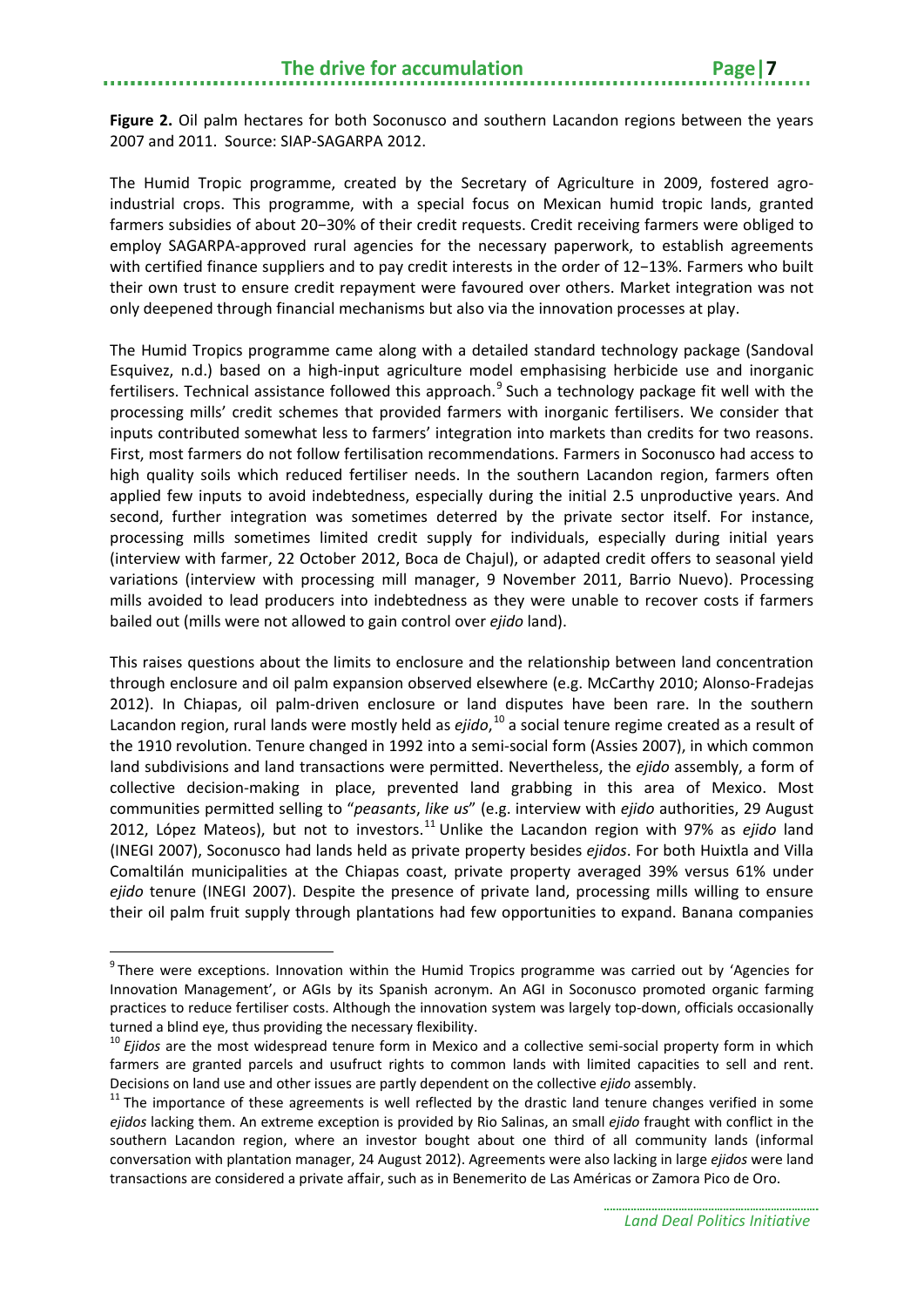**.** 

and the sugarcane mill present already occupied most private property before the coastal oil palm planting boom started in the early 2000s. Furthermore, not all landowners have interest in selling or even leasing land. "*How can I let another guy cultivate my land?*" asked a large landowner in disbelief when asked about land leases (interview, 12 November 2011, Tapachula). To date, private sector mills only have access to very few *ranchos*. At the time of writing, oil palm had not led to drastic modifications in land access.

If enclosure is not the prime mechanism of expansion of oil palm, one could ask the question to what extent land use for oil palm is related to social differentiation. Although wealthy cattle families had accumulated large land tracts in the southern Lacandon region, land was still an abundant and cheap resource in 2012. Wealth was more reflected in how much land a family was able to cultivate than by the amount owned, with poor families cropping sometimes as little as three hectares out of their 20 hectares. In this context, middle-income farmers cultivating oil palm were more focused on raising capital for this expensive crop than on expanding at the expense of their poor neighbours. Similarly, poor farmers who entered oil palm cultivation focused on coping with increased labour demands. The need for capital, in particular to cover labour costs, was large because local leaders who promoted oil palm in the region required association members to plant a minimum of five hectares<sup>[12](#page-11-0)</sup> which led to the exclusion of the most capital- and labour-constrained households. Leaders requested five hectares to ensure oil palm expansion was successful (see next section). Interestingly, oil palm growers in this region bought on average more land that they sold pointing to an incipient land-based social differentiation process (Figure 3). In coastal Soconusco, oil palm cultivation was mostly undertaken by poor *ejido* farmers sometimes cropping as little as one hectare of oil palm. The region was characterised by a dynamic land market in which oil palm cultivation was related to land purchases but without accumulating much land. Some even avoided distress sales by leasing out their productive oil palm plots to others who would harvest them. Owners thus retained long-term access to their land.



**Figure 3.** Land sold and bought by oil palm growers expressed as % of total hectares owned per region. Data correspond to land transactions since oil palm planting, but not all are related to oil palm.

In terms of social differentiation, the arrival of oil palm had a more direct impact on labour relations than on land distribution. In the southern Lacandon region, both smallholders and middle-income

<span id="page-11-0"></span><sup>&</sup>lt;sup>12</sup> While most farmers planted the required minimum of five hectares, floods or pests resulted sometimes in planted areas below five hectares.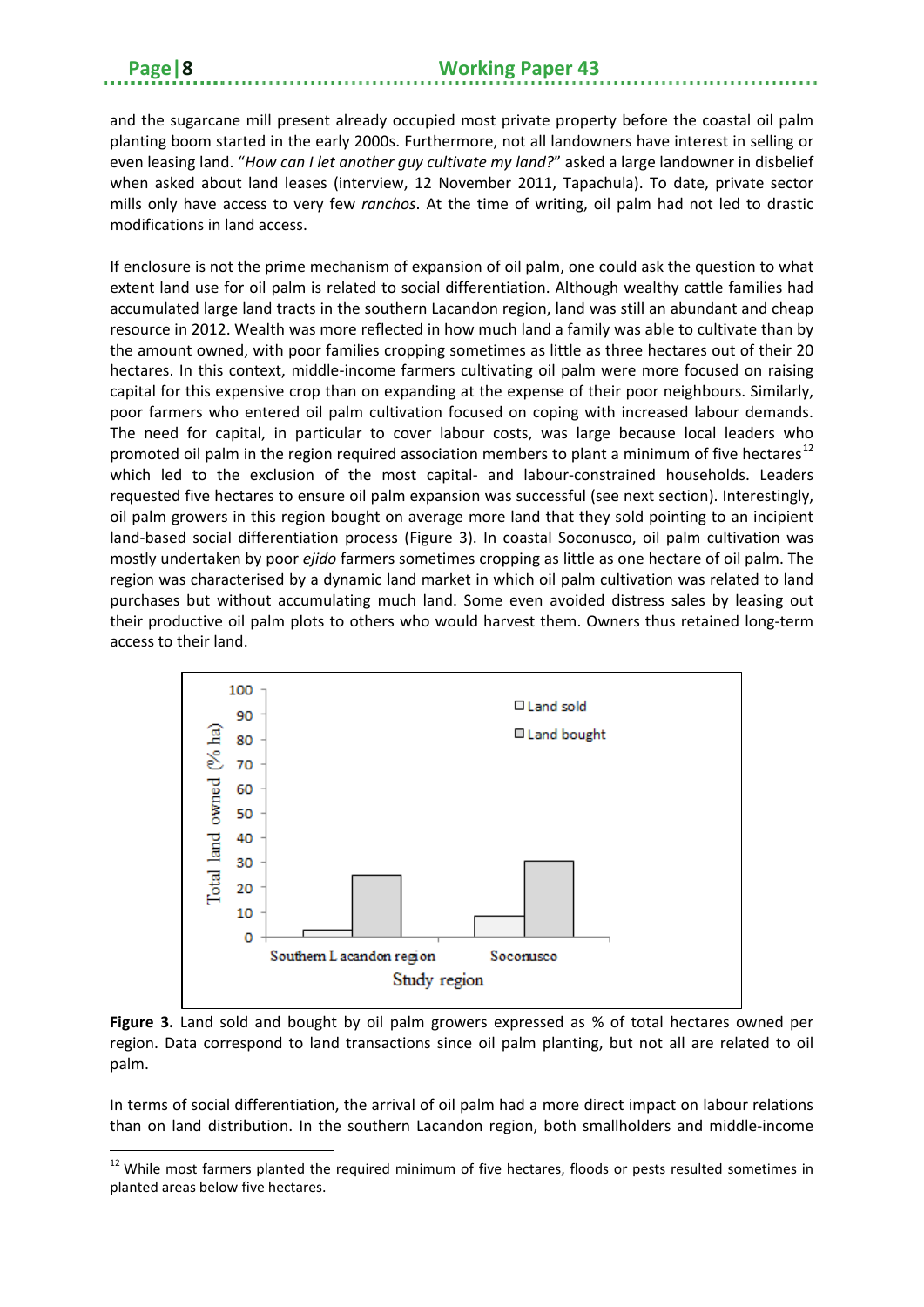farmers shifted from cattle to oil palm as degraded rainforest soils impeded cattle fattening in their middle size farms. Since the market favoured cattle heads over cattle kilos, only cattle farming with large herds and minimal investments was a profitable business. Farmers who shifted from cattle to oil palm suddenly found themselves needing large amounts of labour. This labour was provided by poor Mexican indigenous peasants but especially by poor Guatemalans from across the border.

While Guatemalans had already been employed for maize production, even for relatively poor indigenous families, oil palm created an unprecedented labour demand. Even poor farmers started employing daily labourers at times to support them in oil palm production. A poor peasant from La Nueva Unión unequivocally stated: "*the change is that we work for ourselves now. My body never had rest before. But now with things changing I am happy with my work. When you work for someone else you have to come at the time he wants. Now if the sun is hot you can go and it is ok: we are our own bosses. I notice a lot of change. A hard life passed me. I feel it is a bit better now*" (interview with peasant, 1 September 2012). Unlike the southern Lacandon region, peasants in Soconusco employed others in schemes more complicated than daily payments.

Harvests in Soconusco were carried out by one or two bunch cutters who were followed by one or two workers who transported fruit bunches to collection points and hand-picked loose fruits from the ground. Each operation was paid differently. While some farmers employed two or three people, others hired a bunch cutter who would bring his own work gang. The cutter negotiated payments with both the farmer and his own helpers. Some farmers also pressured labour by not providing workers with necessary tools (e.g. the relatively expensive Malay knife); they have to acquire these themselves. Farmers also made low or incomplete payments to Guatemalans in the Lacandon region as they had less bargaining power and there were fewer employment opportunities. In short, farmers, including those with a recent semi-proletarian background, responded to economic pressure derived from market integration by reproducing capitalist exploitative relations with their workers.

#### <span id="page-12-0"></span>**5 Popular responses to oil palm: rural politics and environmentalisms**

Accounts of rural resistance in Mesoamerica have necessarily focused on struggles for autonomy (Nash 1994) by independent organisations (Harvey 1998) since the 1994 EZLN uprising. These studies have sometimes tackled tensions and conflicts with pro-government factions (Leyva Solano and Burguete 2007). Thus, scholars have directed much attention to those resisting government interventions. Instead, in this section we will show how the analysis of how farmers negotiate, push for and consent to state interventions are also important to understanding agrarian change, in this case the success of the oil palm project in Chiapas. We argue that oil palm interventions by the state were a new and a weaker form of old clientelist politics. In the new form the formerly dominant National Peasant Confederation (CNC, by its Spanish acronym) had lost its central position in the rural political landscape. The CNC dominated rural politics at the time the single official party, the PRI (Institutional Revolutionary Party), exerted political control through affiliated or closely related mass organisations. This was typically expressed by a community leader: "*[CNC] was the organisation allied with the PRI. It was like a power formula to win presidential and municipal elections, all those big slices*" (interview, 8 May 2013, Xochicalco Nuevo). The CNC concentrated political power by channelling most of the government support to rural areas and presenting peasant demands, in a context of clientelist relations. Since the 1970s, changing state policies and mobilisations by independent organisations gradually displaced the CNC for alternative and multiple channels (Harvey 1990), including cooperatives and other economic organisations, sometimes state designed.

In this context oil palm organisations rapidly sprouted up after the state's oil palm programme started. Oil palm growers organised in cooperatives, which, in the southern Lacandon case, were also grouped in a second-level organisation or *Unión de Organizaciones.* Peasants knew economic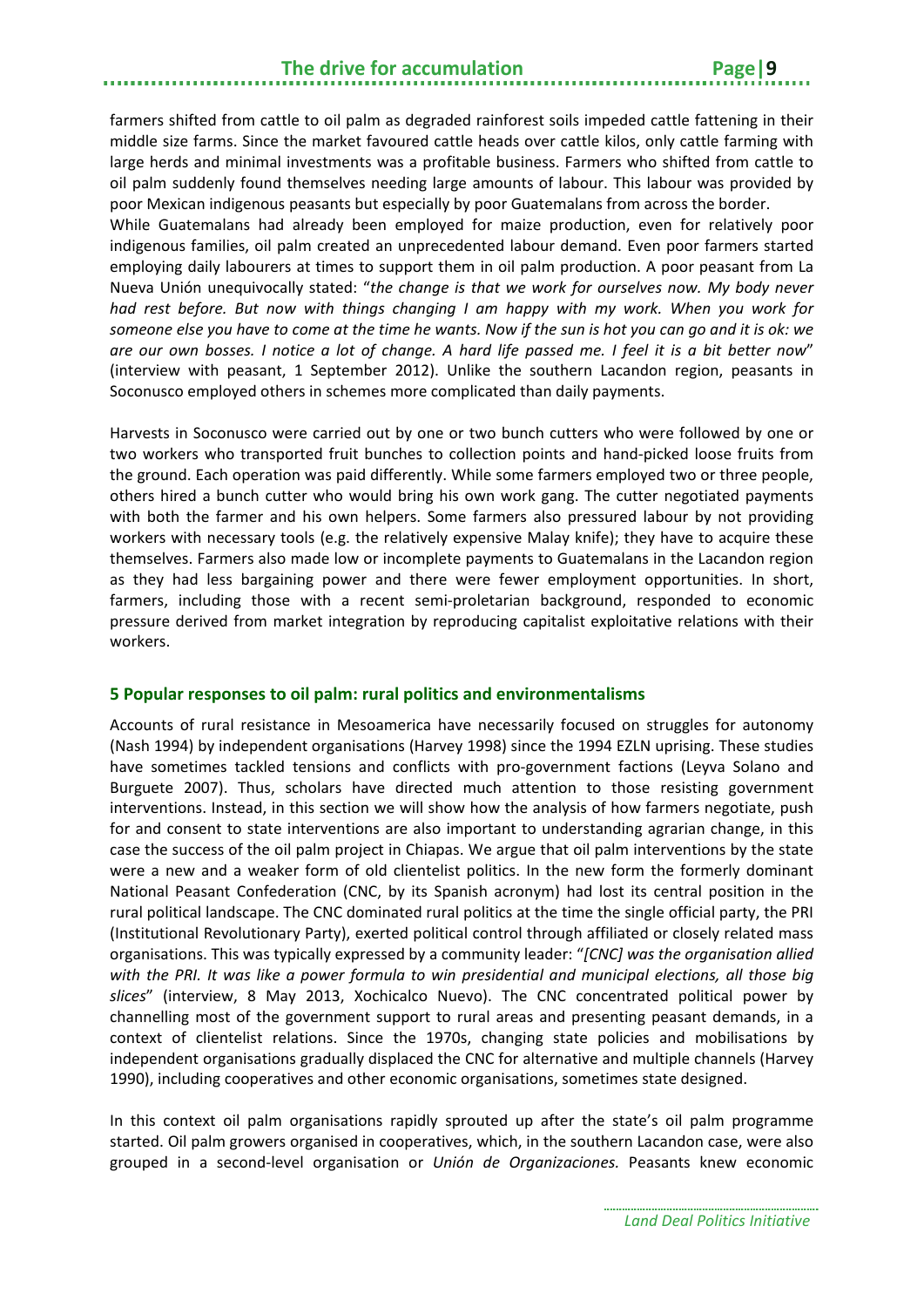organisations were routinely privileged by the government in ways similar to old clientelist relations. Most support to rural producers was channelled through these organisations. While any producer was theoretically eligible for oil palm seedlings, in practice farmers had to join organisations to access them. "*In the Soconusco area we have about 35 cooperatives which form the Soconusco Regional Committee. When we have the palm, we already know how big the cake is, how much each organisation gets.* […] *There is lots of demand, and if you are not organised, the truth is that it is very hard*", a private sector manager explained (interview, 9 November 2011, Villa Comaltitlán). Such emphasis on organisations favoured the incorporation of middle-income and even poor peasants, sometimes to the detriment of the wealthy.

The wealthy realise that state support has targeted other agrarian classes. In Soconusco, cattle ranchers were caught by surprise as smallholders were quick to push for oil palm expansion. A talkative *ranchero*, president of a cattle association, commented sarcastically: "*we will just be left to witness the passing of the winners*" (interview, 27 November 2011, Villa Comaltitlán). He referred to the increasing number of palm growers favoured by most government subsidies, in stark contrast to their now decaying cattle association. He described a gloomy situation: associations closing down, stricter enforcement of existing cattle regulations while cattle were constantly smuggled from Guatemala and cattle ranchers dropping cattle. Wealthy cattle owners were late to be incorporated into oil palm production. The wealthy, indeed, were not always favoured by the government. "*I am not bitter with the government anymore*", said Fernando, a northern blue-eyed farmer established in Tapachula. Fernando with some other large-scale producers established 840 hectares of oil palm in 1992. They did it after the Chiapas governor at the time *"insisted and insisted*". "*They offered us credit but it was never given, they offered us a processing mill, and it was never built*", added Fernando in disbelief (interview, 12 November 2011, Tapachula). They all suffered losses with two farmers even going bankrupt. While some profited, state support for oil palm in Chiapas was not specifically intended to benefit the rich, although they were not at a great disadvantage as they could invest with their resources. But due to the state's programme, oil palm cultivation was pioneered by smallholders in the coastal seasonally flooded soils where few opportunities existed before (see next section). Emphasis on organised farmers and peasants ensured widespread oil palm cultivation. As a consequence, class tensions were rare since rich landowners had the capacity to shift with relative ease to oil palm, even if late.

The particular modernisation trajectory of many farmers had a double rationality: from a technical and management perspective scale was important as a measure of success in government evaluations which were eminently quantitative; from a political perspective reaching more farmers was important to gain popular support during election times. Scale was in fact a recurrent topic in negotiations between organisations and the technical agency. "*We wanted to establish 1,000 hectares and then IRBIO's director said that we should reach 2,000 hectares. At the end IRBIO said 1,000 hectares was ok, but they left us a nursery for about 5,000 hectares. He got me into a hell of a mess*", reckoned the organisation leader in the southern Lacandon region (interview, 18 October 2011, Zamora). Negotiations over hectares between Chiapas state and rural organisations characterise not only oil palm but also other 'biofuel' crops, in particular Jatropha. The indigenous leader of a Jatropha producer organisation described to us how their first area proposal was rejected and doubled by government officials. He then consulted participating rural communities which resulted in further raising the number of hectares.

The oil palm programme, and biofuel interventions in general, also aimed at building a political constituency. Organisation leaders are desired allies for the state, given their influence over social masses, for political ends or at least for rapid programme implementation. The government often turns leaders into state supporters through special concessions to them and their organisations. "*The government craves you when you are organised because you are united*", explained a local leader in Soconusco (Interview, 8 November 11, La Alianza). In a context of multiple organisations and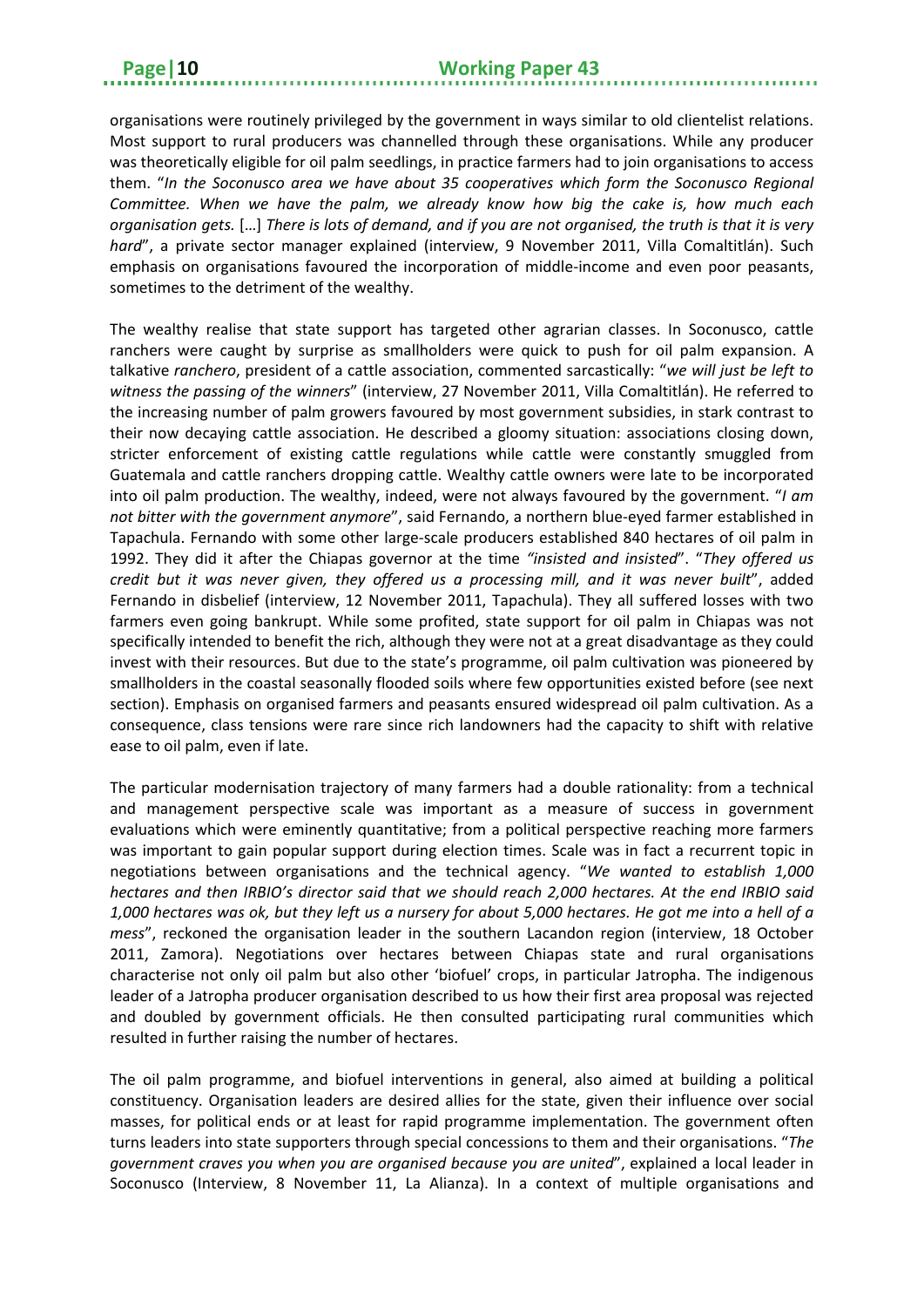#### **The drive for accumulation Page 11**

competing political parties, this strategy is however far less efficient than in the past. As a leader from the southern Lacandon region put it: "*In the first election I said I had 800* [supporters]*, but in reality they were a maximum of 400, 250 for sure*. *Leaders from productive organisations sell votes, but nowadays people do not follow them much. People know already that the vote is free and secret. They take whatever is handed to them and they vote for another candidate*" (informal conversation with a leader from the southern Lacandon region, 7 March 2013, Huixtla). The government in Chiapas was less able to reap the benefits from supporting organisations in the new political context. These new corporative forms have more costs than in the past. An IRBIO official stated cautiously: "*They* [the peasants] *are more organised, but they demand more*" (interview, 4 November 2011, Tuxtla Gutiérrez). The fast build-up of organisational capacity in southern Lacandon allowed farmers to negotiate better terms with both the government and the banks. Leaders could avoid that their members had to provide collateral for credit. They managed to build a trust for credit warranties fed by public and even private sector monies. Organisations are indeed not passive in the political game. Another excellent example concerns a more political organisation managing state projects in the northern Lacandon region during election times. "*We do not support any party, it depends on how good the rooster* [candidate] is", explained one of its local leaders, "*But when there is an assembly we decide what is good for us*". He then explained how a candidate for governor offered them four undersecretaries at the Chiapas agriculture secretary. '*We would give the money to* [the organisation] *so that support would reach people*. *But not like the PRI that gives nothing. We would deliver to gain social capital. I explained this to the organisation leaders, and I told them we could get them our people for deputies, municipal presidents and even senators*', proudly concluded the leader (interview, 1 November 2012, Ocosingo). Who is manipulating who, as Scott (1987) questioned, is not a simple matter to decide. While co-optation is part of political practices, the rank-and-file are able to exert pressure. Some oil palm organisations are certainly hierarchical, oblivious to democratic workings and lacking cohesion. Leaders also reproduce relations of domination. But leaders' political power ultimately rests on their members. Farmers continually charge leaders with corruption, though members accept that leaders make a living as 'managers'. They do that as long as the leaders bring projects to them. Otherwise, leaders lose their support. In other words, rank-and-file consent to concession of power to others, including the Chiapas administration, but expressed social limits to abuse (Scott 1987). Consent does come along with social pressure.

The political dynamics also explain different forms of using environmental jargon. In both study regions, oil palm was adopted by many middle-income and poor farmers amidst heavy environmental criticism by both wealthy cattle ranchers and non-participating poor peasants. Oil palm, they said, degraded lands and dried rivers. One dramatic claim in the criticism was that the roots of the palm stretch for several hundred metres or even kilometres. This claim sometimes generated tensions between neighbours as some worried their land would be degraded by adjacent palm plots. This kind of environmentalism came from several sources: internet sites, particularly through alternative media, critiques by conservationists, often biologists working for state funded projects, as well as Catholic Church activism, including sermons in the church. The Catholic Church also organised meetings in some indigenous communities. Their critiques, which were mostly environmental, discouraged quite a number of farmers already planning to plant oil palm. Criticism in particular addressed land and water as two essential aspects of livelihood making.<sup>[13](#page-14-0)</sup> Such critiques were however used for multiple purposes. For instance, the *ejido* assembly in López Mateos in the southern Lacandon region banned the sale of land for oil palm production for environmental reasons. But it did not ban land sales for cattle pastures, even if the land was forested. This banning seemed motivated by economic concerns since accumulation in this *ejido* depended strongly on cattle production. While our data do not allow us to draw conclusions about the motives underlying the use

<span id="page-14-0"></span><sup>&</sup>lt;sup>13</sup> Martínez-Alier (2002) and Guha (1993) have shown how changes endangering both livelihoods and resources often fuel resistance.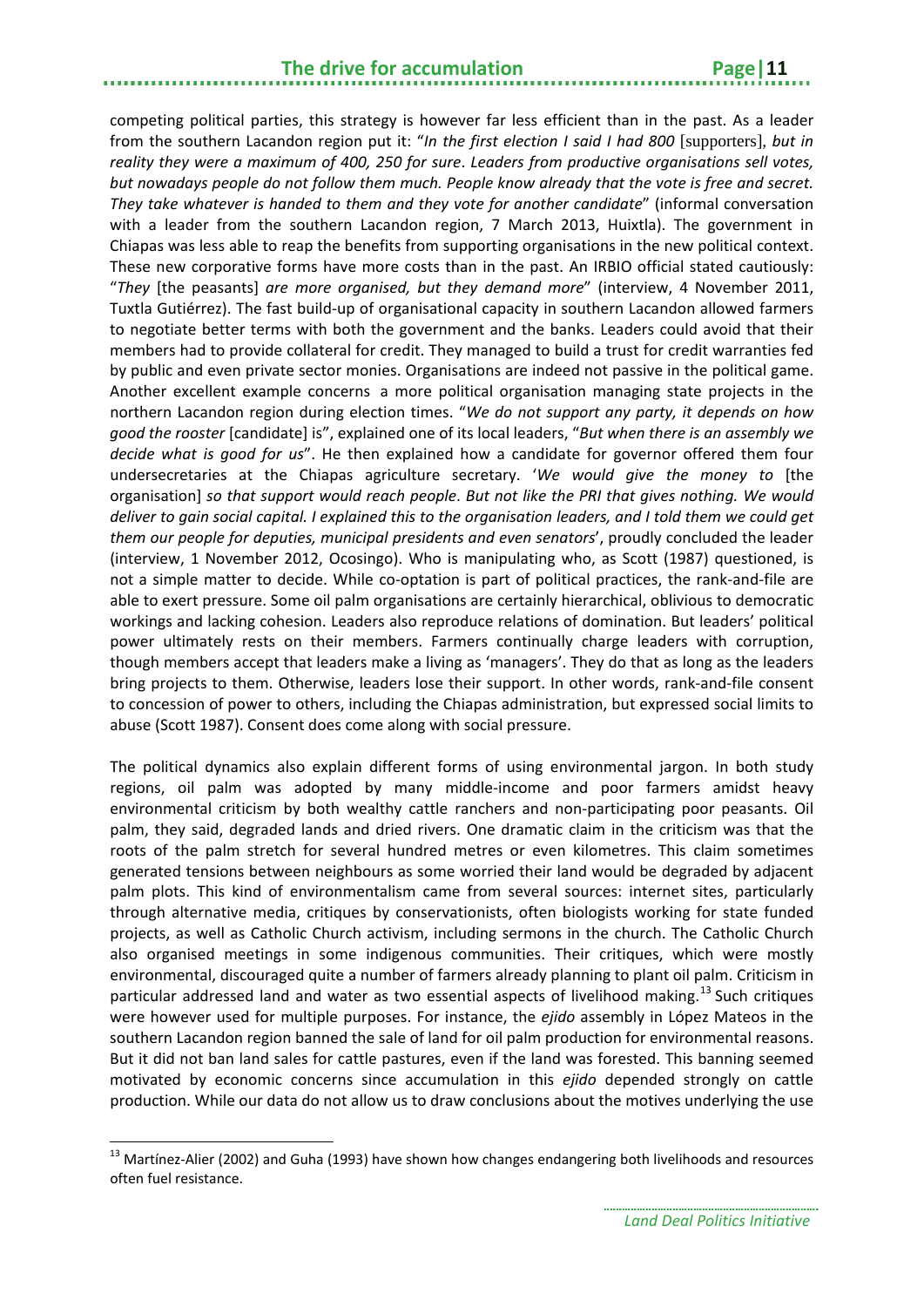**.** 

of environmental criticism, it seems to reveal a locally shared unease about the economic changes brought by oil palm. Hence, different local interpretations of oil palm-induced changes exist, relating to how production relations are being understood. On the one hand, in some communities in the southern Lacandon region farmers appealed to the collective assembly to prevent oil palm planting, using environmentalist claims. On the other hand, oil palm growers elsewhere often reasserted their right to use their land the way they wished in combination with environmentalist claims. Such statements were strengthened with assertions that the economic benefits spilled out to the whole community in the form of trade and work.

In the latter cases organisations tended to imitate to some extent government narratives on the beneficial environmental effects of oil palm. In Chiapas, state officials often point to the degradation of soils due to shifting cultivation. Long standing environmental concerns over fire use and slash-andburn helped frame this new permanent crop as 'sustainable'. This was also achieved by appealing selectively to science. Concepts such as 'soil cover' and 'degraded lands', typically for the burned rainforest for maize cultivation, were then used to depict oil palm as a natural habitat. These concepts were drawn haphazardly from research on deforestation, soil fertility and soil erosion. Much in the vein of the national development plan, oil palm then provided farmers with a marketable crop protective of their fragile lands. Interestingly, many farmers used many of these concepts themselves in daily conversations. During our fieldwork many farmers referred to oil palm as 'reforestation', to how oil palm 'kicks out oxygen' or 'captures water'. This was particularly the case for the southern Lacandon region, historically subjected to intensive environmental pressure<sup>[14](#page-15-0)</sup> by government agencies. Some oil palm growers expressed concerns about environmental degradation and changes brought by agriculture into the region. Other oil palm growers, however, in using environmentalist narratives seemed more concerned about protecting their moral standing against environmental criticisms. And finally, some seemed to imitate official discourses on the beneficial environmental impact of biofuel crops for political convenience. For instance, in Tulijá, an indigenous community in northeast Chiapas, the governor received a signed community agreement in which peasants promised to change their land use from maize to oil palm. '*We are convinced of taking care of nature, as our forefathers did*', argued the *ejido* or community leader (Gobierno del Estado 2009). Environmental discourses were indeed strongly shaped by political practices.

Economic prospects, rural politics and the relationship with the government explain the significant rural support for oil palm expansion. While changes disquieted some who resisted planting oil palm referring to specific environmental narratives that blame oil palm for degradation, tension did not break out into conflict or open resistance. Not only did the southern Lacandon region remain free from oil palm-related conflicts, these also did not occur in coastal Chiapas despite its history of class tensions and conflicts (García de León 1997). Rural people can neither be perceived as easily dominated, ruled by an inescapable environmentality, nor as actors defending their sustainable livelihood vis-à-vis the state. Instead of resistance, we found pragmatic adherence to oil palminduced modernisation justified by a green narrative. We found environmental discourses to be dominant, as being shared by all actors, but they accommodated different purposes, concerns and political practices. Thus, environmentalism supports a hegemonic social concern that cuts through different ideologies and social groups. This bring us to the question how local forms of environmentalism were adapted from more global narratives and emerged in relation to its specific political context.

<span id="page-15-0"></span><sup>&</sup>lt;sup>14</sup> Environmental pressure for this region dates back to the period immediately after the opening of the agricultural frontier. For instance, in 1989, the Chiapas governor, Patrocinio, established a deforestation ban (interview with leader, 30 August 2012, Reforma Agraria). Also state interventions in this region often prioritised productive activities considered compatible with rainforest conservation (e.g. cocoa production).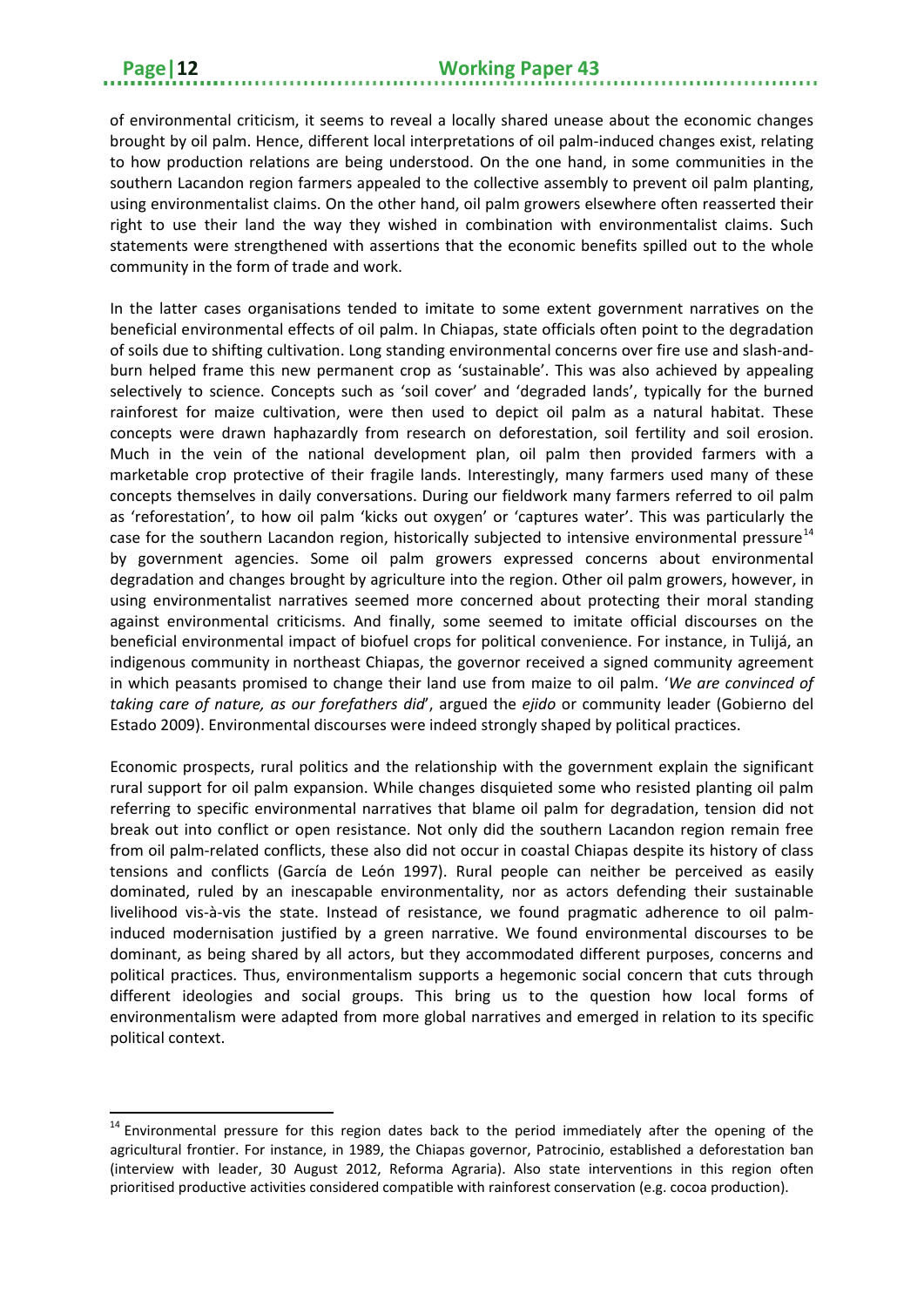#### <span id="page-16-0"></span>**6 Green narratives amidst agrarian change**

Environmentalists attempt to shape resource use, either by contesting existing perceptions of nature or by pushing towards the banning or changing of certain practices and adopting new ones. This section explores the discursive interventions of environmental organisations in Chiapas and the interventions by environmentalists within the state, and how these interventions interacted with the objectives of rural organisations. The two most outspoken, though small, environmental organisations were *Maderas del Pueblo* and *Otros Mundos*. *[15](#page-16-1)* Both *Maderas* and *Otros Mundos* shared a common anti-capitalist stance in which peasant dependence over markets and transnational companies results in impoverishment, environmental degradation and dispossession. They both contested the way the Chiapas government conceived nature, albeit in different languages. *Otros Mundos* draw critiques from scientific narratives (e.g. CO<sub>2</sub> emissions, water pollution, etc.) to distance oil palm from nature (Castro-Soto 2009). *Maderas* resorted more often to political economy.

In 2009, *Maderas del Pueblo* published a leaflet which in plain language pointed at the dangers of enrolling into oil palm production (García et al. 2009). The leaflet text is quite subtle in the first part where it describes the situation of local people, but shallow in describing the wider context. The first part of the leaflet portrays a conversation between a coastal young farmer who is enthusiastic for oil palm as well as a curious indigenous woman and an old sceptic man. The text starts by pitting maize against oil palm production. The young farmer rapidly dismisses maize, arguing that palm oil is such a *'negociazo'* (sweet deal). He represents material gain, depicted as a concern for many young people. This is carefully balanced against utterances of the old farmer who conceives of modernity and development as destructive for nature and profitable only for the rich. To temper the youngster's excitement, the old man recalls the coffee crisis. The leaflet captures quite well the tensions and conflicts brought by oil palm modernisation programmes. Herbicides are presented as both destructive as well as labour-saving. It pits traditional agriculture, including indigenous, against modernity and its problems. From the more subtle identification of tensions and contradictions local people have to face in times of agrarian change, it moves to a more simplifying language in the second part of the text, which formulates a number of rhetorical questions that equate oil palm with deforestation, poverty, human right abuses and land grabbing. These questions originate from a previous long report on biofuels that expresses *Maderas*'s ideology (Arellano Nucamendi and García 2009). This 2009 report conceptualises oil palm expansion as yet another capitalist project leading to land privatisation, pollution and poverty. It emphasises how traditional knowledge could pose a barrier to such developments. The report insists on self-sufficient communities and refers to concepts as food sovereignty that are being discussed in the international arena by transnational agrarian organisations such as *Via Campesina*. The overall picture imagines rural people as mere victims of an external world. How does this relate to farmers' views and activities?

A closer look at why farmers do what they do shows that the ideological gap between rural people and green activists is often wide. Oil palm is changing the livelihood opportunities of poor farmers. Emilio, an indigenous peasant in La Nueva Unión, explained the change: "*I want clothes, shoes and education for my children. And where do we get this from? Maize and beans do not have a price. To eat yes, but in the economy it does not work. Therefore we planted rubber and oil palm, to change. And yes, we feel the change* […] *When I only had maize and beans, sometimes the beans did not yield and I did not have food. And I had nothing to buy food*" (interview, 5 September 2012, La Nueva Unión). Peasants feel the change when they plant oil palm. In coastal Chiapas farmers enter the mangroves protected by the *Encrucijada* Biosphere Reserve not as the ultimate resort for survival but

<span id="page-16-1"></span><sup>15</sup> Both *Otros Mundos Chiapas* and *Maderas del Pueblo del Sureste* are two small, Chiapas NGOs relying on European funding. While *Otros Mundos* is part of Friends of the Earth, *Maderas del Pueblo del Sureste* is the result of the division of a larger organisation as a result of conflicts during work in Chimalapas.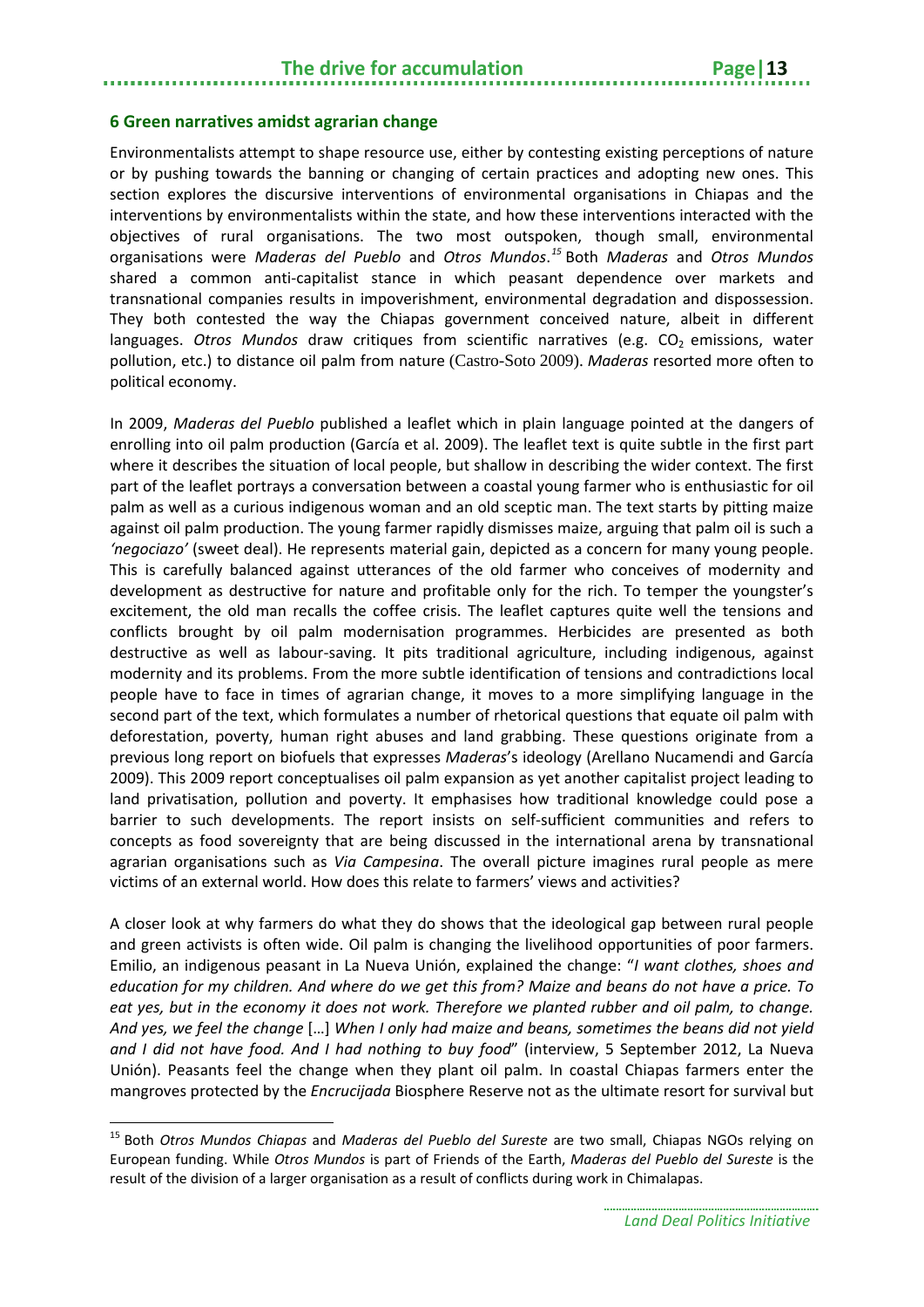because it offers them the best soils: '*Supposedly there is the mangrove, and in the middle there is the island; in between we plant. The advantage is that the soil is black and it holds the moisture for at least three months after the raining stops*' (interview with smallholder farmer, 9 November 2011, Palmarcito). Illegal planting in both buffer and nucleus regions amounted to 261 hectares (interview former official, 9 November 2011, Acapetahua). Oil palm in fact has opened up new opportunities for farmers enduring seasonal floods as the crop thrives in humid soils. Interviews showed that oil palm farmers looked forward to better integration into the commodity chain, although many oil palm farmers were well aware that oil processors profited most from oil palm expansion. Oil palm producer organisations formulated their long-term goal as entering the food oil business as both producers and processors. The example was set by two cooperatives in Soconusco who built mills, one with large public support. Farmers' demands were more mundane than resisting capitalism: technical support, subsidies, better prices and better commercial agreements. The environmental organisations found it difficult to work with farmers incorporated into the state's modernisation programme. In Soconusco, an organisation focused on agroforestry and organic production concluded it was better to work with '*old-fashioned*' farmers, not participating in oil palm expansion. The economic support they could provide could not compete with government programmes (interview, 11 November 2011, Tapachula). A troubled environmentalist from *Otros Mundos* pointed at the dominance of the government's environmental productivist discourse, recalling a meeting with agrarian organisations in the Lacandon heartlands: "*the people at the meeting were against mining, they had the discourse well learnt, and when we spoke about palm it ended up that some organisations copied the governor's discourse, the productive reconversion, the green alternative...* […]*. I think it is a lack of information. Also, in many cases it is about patronage relationships with the government in which the leader of the organisation goes to CDI[16](#page-17-0) or another position at the government. Finally, they receive lots of projects, and well, you don't bite the hand that feeds you*" (interview, 3 October 2011, San Cristóbal de Las Casas). The political system in place left the environmental organisations with little room for manoeuvre. Without rural allies, these organisations did not succeed in advancing their claims and views. The demands of the environmental organisations had little to do with the demands and strategies pursued by many peasants and farmers' organisations. However, the ideological gap between farmer organisations and most environmentalists does not necessarily preclude alliances (see, for example, Conklin and Graham 1995; Doane 2008). Environmentalists within the government were better able to advance environmental concerns.

'Environmentalists within the government' were in particular the active officials in the Mesoamerican Biological Corridor – Mexico (CBMM)<sup>[17](#page-17-1)</sup> belonging to the federal government. Their intervention was uneven. While Soconusco and the southern Lacandon region are both priority regions for the Secretary of the Environment (SEMARNAT, by its Spanish acronym), in practice CBMM and other environmentalists have focused their attention on the Lacandon rainforest. Large rainforest areas are still present as the area has only been colonised recently, in a time that environmental concerns had entered public policy debates. Continuous media attention, but also agro-ecological discourses emerging after the EZLN uprising, has constituted the region as the last Mexican paradise to be preserved. This environmental concern for the Lacandon region contrasts with the scarce attention devoted to Chiapas coastal wetlands.<sup>[18](#page-17-2)</sup> It is in this context that CBMM, present in both regions,

 $\overline{a}$ 

<span id="page-17-1"></span>

<span id="page-17-0"></span><sup>&</sup>lt;sup>16</sup> National Commission for Indigenous Rights, or CDI by its Spanish acronym.<br><sup>17</sup> While CBMM emerged as part of the Puebla-Panama plan, it was later incorporated as the General Coordination for Corridors and Biological Resources (CGCRB, in its Spanish acronym) within the National Commission for Biodiversity Knowledge and Use (CONABIO, by its Spanish acronym).

<span id="page-17-2"></span><sup>18</sup>When biologists working for the *Encrucijada* Biosphere Reserve filed claims against oil palm invasions, government officials did follow up, but very slowly. This contrasts with rapid responses to a large deforestation clearing detected through remote sensing in the southern Lacandon region. Technicians attributed this to oil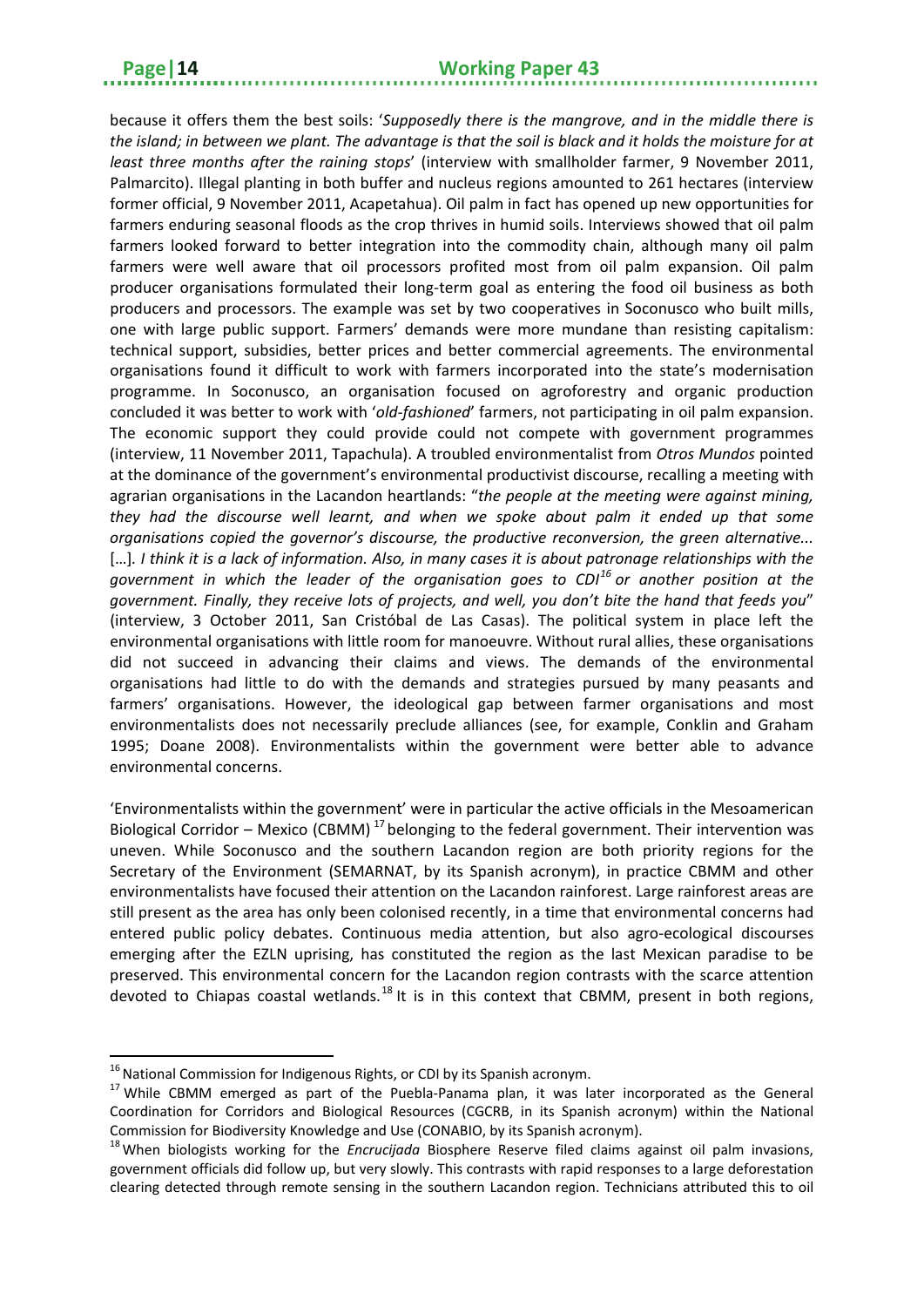concentrated most of its efforts in the southern Lacandon region where opportunities for environmental conservation were greater.

CBMM, originally a product of conservationists' efforts, was instrumental in making the shift from an exclusive focus on protected areas for nature conservation to a landscape connectivity approach that considers the multiple land uses present, including agriculture. While the emphasis on agricultural production was at odds with the views of some important conservationists, CBMM staff justified their position: "*The question is to recognise that there are needs in the territory. This is, for instance, the case with cattle. We as conservationists cannot deny these needs. It happened with cattle, there was neither support nor ordering. But everybody went for it, as it was the only thing that left* [money]" (interview, 4 October 2011, San Cristóbal de Las Casas). CBMM explicitly attempted to modify resource use in agriculture, considering agro-ecology the key tool. They did this by winning the 'technical agent' position for both agriculture and forestry secretaries (SAGARPA and CONAFOR, respectively) and thus becoming responsible for the distribution of significant resources. They then requested groups interested in SAGARPA support to sign agreements for zero deforestation, reduced burning and reduced agrochemical usage. This inevitably created tensions, particularly regarding the reduction of agrochemical inputs, which many farmers considered unfeasible (interviews with farmers, July-August 2012, southern Lacandon region). Oil palm growers were however untouched as they got state support directly from SAGARPA. In this context, CBMM staff was unable to shape resource use within oil palm production but could exert some sort of control over the oil palm expansion at the political level. The CBMM mandate for biodiversity conservation granted them some power over other institutions active in the region. For instance, SAGARPA required the environmental approval by either SEMARNAT or CBMM for the Humid Tropic Programme, with both agencies ignoring the request. This granted CBMM what its staff called 'a little power'. '*If CONABIO*  [i.e. CBMM] *says that they [farmers] are deforesting, that oil palm is destroying biodiversity, SAGARPA has a problem*' (interview, 22 August 2012, San Cristóbal de Las Casas). Such soft power helped environmentalists to put some pressure on agencies pushing for oil palm expansion at both federal and Chiapas administrative levels. Environmentalists within the state were in this indirect way able to push for concrete changes.<sup>[19](#page-18-0)</sup>

In short, environmentalists within the state were found to be important but not in the sense predicted by the green grabbing thesis (i.e. founding environmental governance on neoliberal market mechanisms). They intervened in ways that sometimes went against accumulation, for instance, when pushing for agro-ecological practices or indirectly constraining support to oil palm planting. On the other hand, they recognised that they had to adapt to on-going accumulation processes in the region driving farmers' decisions on land use change. More radical green organisations, such as *Maderas* and *Otros Mundos*, were unable to form coalitions at the local level.

palm with the subsequent pressure over both the Chiapas government and the oil palm organisation. Ironically,

<span id="page-18-0"></span>the conflict subsided once further inquiry showed deforestation was for cattle pastures.<br><sup>19</sup> An example is a small farmer group pioneering oil palm cultivation in the region: 'There were lots of obstacles. At slash and burning time, the [Chiapas] government did not want to approve the project because the forest would be devastated', explained a leader of this oil palm organisation (interview, 18 October 2011, Playón de la Gloria). In absence of any regulation over land use in this buffer region to the Montes Azules Biosphere Reserve but under environmental pressure, the organisation self-regulated land use by limiting planting to degraded pastures and secondary vegetation patches. Government agencies accepted this becoming a *de facto* rule. As a result the organisation was finally able to access Chiapas government support for oil palm.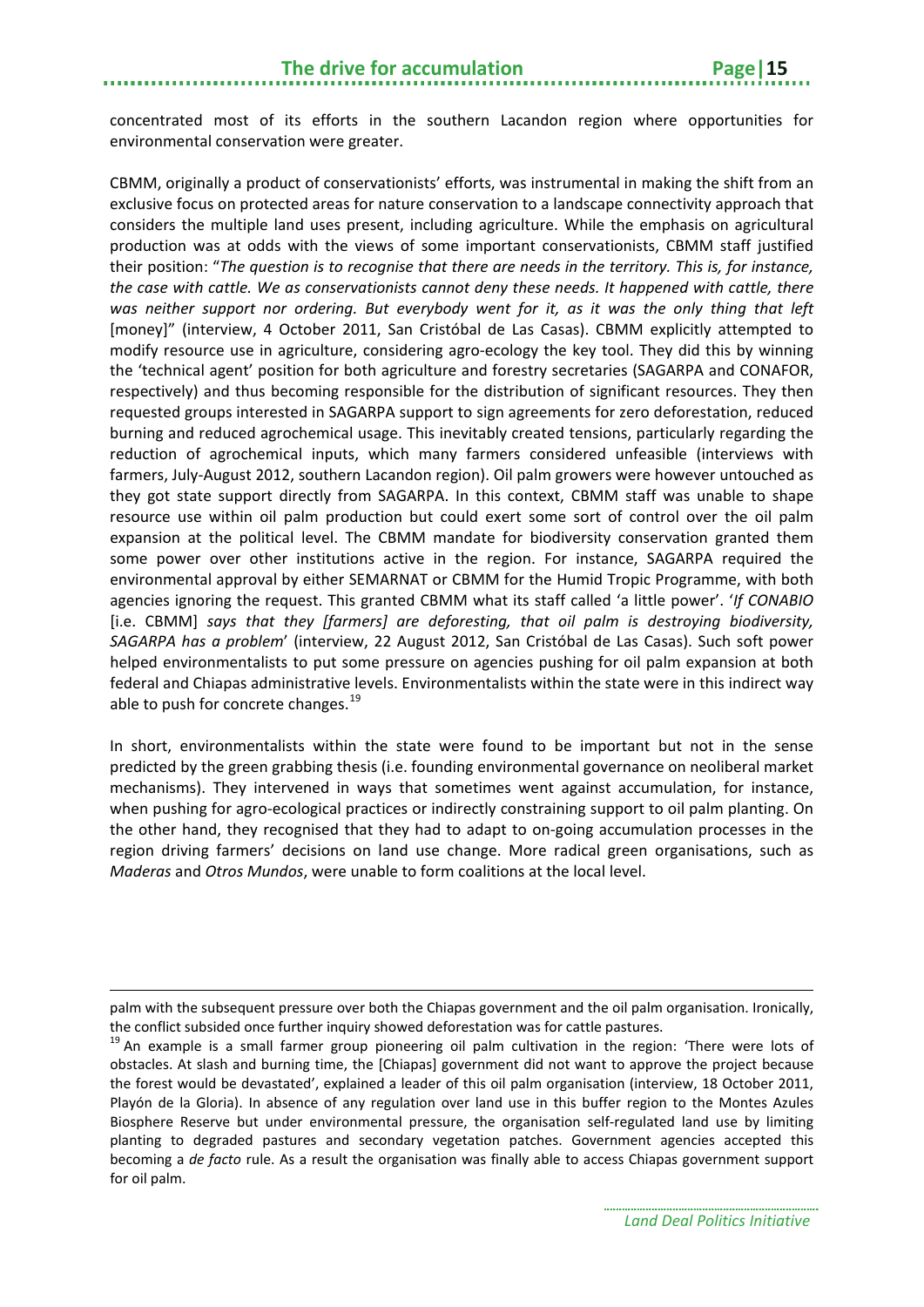#### <span id="page-19-0"></span>**7 Conclusions: The green agrarian question in absence of enclosure**

In Chiapas, oil palm has transformed the agricultural landscape with few changes in land access. Farmers have joined in great numbers a state programme for oil palm expansion which deepened their integration into markets, especially through credit, but which left land ownership largely intact. There was no enclosure related to oil palm. In absence of enclosure, farmers display little resistance to oil palm-driven accumulation but instead put forward demands for better terms of participation. Small farmers consider oil palm as the road to improvement, comparing it with the meagre opportunities offered by previous production systems. While these farmers endure capitalism, they look out for the best options within it, rather than to outright reject it. While oil palm politics in Chiapas reproduce to some extent the existing political system, which combines mass organisations, clientelism and party politics, oil palm growers and their organisations cannot be dismissed as just being co-opted. Farmers are active agents who resort to multiple strategies, well beyond resistance or anti-capitalist rationality. Peasants reproduce state discourses, including environmentalist discourses, if these are compatible with their goals. But they also exert pressure. As organisations they attempt to gain some political control. As individuals they criticise leaders or, more passively, fail to show up in meetings or to respect commercial agreements whenever they consider state supports (inputs, subsidies or credit) are insufficient for their needs. Nobody pressured farmers to plant oil palm; they themselves planted and demanded inputs, they themselves founded their organisations, and they actively constructed their own pro-oil palm discourses.

The oil palm expansion is embedded in a cacophony of different environmentalist voices: farmers, environmentalists, technicians and even workers resorting to green vocabularies and for multiple reasons. The rapid oil palm expansion in Chiapas was unsuccessfully contested by environmentalists who emphasised biodiversity loss and land degradation. Environmental opposition did not built up a coherent movement, particularly after oil palm cultivation did not translate into the predicted dried rivers and degraded lands. Opposition further diluted as others, who did not share the environmental movements' ideological motivations, such as large cattle owners and some sugarcane producers at the coast, appropriated their discourses. The existence of critical green discourses cannot be automatically equated with resistance. A different environmentalist voice was the shared discourses between peasants and government officials that projected oil palm as environmentally beneficial. We found the framing of environmental concerns by farmers and organisations was strongly shaped by state politics (cf. Peluso et al. 2008). Resource redistribution from the Chiapas government to rural organisations left opposing organisations isolated. As a result critical environmental demands were advanced most strongly from within the state.

In contrast to the 'environmentalism of the poor' or the 'green grabbing' theses, we found 'environmentalists within the state' attempting to curb environmental degradation without attempting to dispossess peasants. Literature on the greening of the agrarian question has yet to analyse the role and contradictions experienced by environmentalists within the state and to recognise multiple, simultaneous and contradictory forms of steering by the state. Also, empirical evidence illustrating rural mobilisation for cheaper pesticides (Bernstein 2010), indigenous communities biding for nuclear dumping sites (Ishiyama 2003) or radical politics arising from struggles to get timber commercialised (Harvey 2005b), suggests different possible rural engagements with capitalism and the environment. Our findings show that poor farmers both damage the environment, by deforesting mangroves in occasions, and adopting more environmentally sound practices (i.e. a producers' organisation banning deforestation). Likewise, capital accumulation is contingently related to the environment as it may spread further monocultures and reduce biodiversity as well as driving the reconversion of degraded pastures into more soil-protective tree plantations.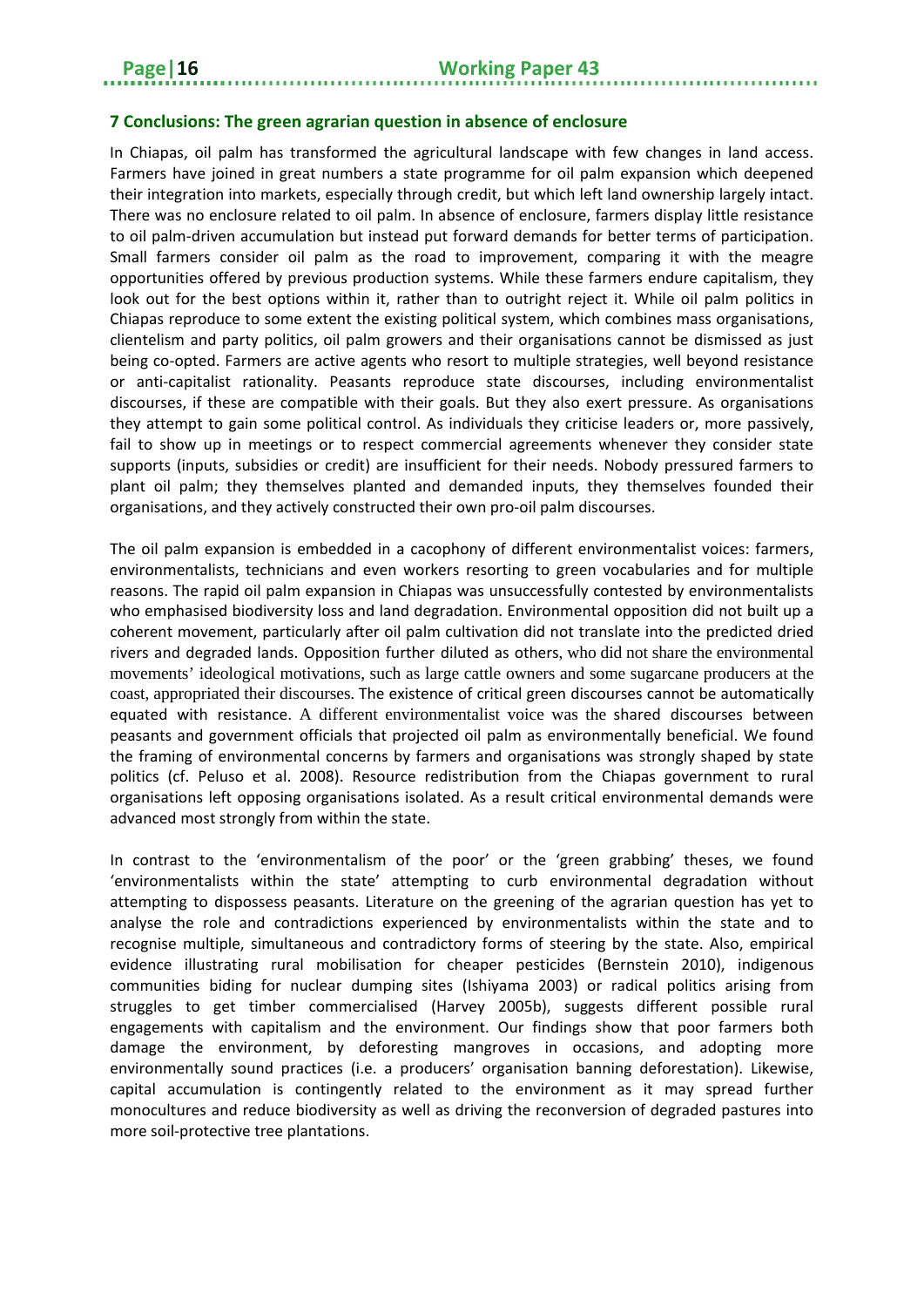We think the overemphasis on enclosure limits our understanding of the ways capitalism impacts rural livelihoods and environments. Emphasis on enclosure occludes from view the material and political responses deployed by vast numbers of peasants and farmers to new economic and technical opportunities. A more serious debate is needed about how and why rural people engage with capitalism.

#### <span id="page-20-0"></span>**References**

- 1. Agrawal, A., 2005. Environmentality: technologies of government and the making of subjects. Durham: Duke University Press.
- 2. Akram-Lodhi, A.H., Kay, C., 2010. Surveying the agrarian question (part 2): current debates and beyond. Journal of Peasant Studies, 37 (2), 255-284.
- 3. Alonso-Fradejas, A., 2012. Land control-grabbing in Guatemala: the political economy of contemporary agrarian change. Canadian Journal of Development Studies, 33(4), 509-528.
- 4. Arellano Nucamendi, M., García, M.A., 2009. Agrocombustibles y palma africana: peligros sobre nuestras comunidades y sobre la Madre Tierra. Maderas del Pueblo del Sureste, A.C.: San Cristóbal de Las Casas.
- 5. Assies, W., 2007. Land tenure and tenure regimes in Mexico: an overview. Journal of Agrarian Change, 8 (1), 33-63.
- 6. Bernstein, H., 2010. Class dynamics of agrarian change. Black Point: Fernwood Publishing.
- 7. Borras Jr, S.M., McMichael, P., Scoones, I., 2010. The politics of biofuels, land and agrarian change: editors' introduction. Journal of Peasant Studies, 37 (4), 575-592.
- 8. Brenner, R., 1986. The social basis of economic development. In: J. Roemer, ed. Analytical Marxism. Cambridge: Cambridge University Press, pp. 23-53.
- 9. Castro-Soto, G., 2009. Monocultivos desastrosos: la producción de aceite de palma en Chiapas. Otros Mundos, A.C. (Amigos de la Tierra Chiapas): San Cristóbal de Las Casas.
- 10. Conklin, B.A., Graham, L.R., 1995. The shifting middle ground: Amazonian Indians and ecopolitics. American Anthropologist, 97 (4), 695-710.
- 11. De Vos, J., 2002. Una tierra para sembrar sueños: historia reciente de la Selva Lacandona 1950- 2000. México, D.F.: CIESAS, FCE.
- 12. Doane, M., 2008. The political economy of the ecological native. American Anthropologist, 109 (3), 452-462.
- 13. Doering III, O.C., Tyner, W.E., 2009. US and international policies affecting liquid biofuels' expansion and profitability. International Journal of Biotechnology, 11 (1), 150-167.
- 14. Fairhead, J., Leach, M., Scoones, I., 2012. Green Grabbing: a new appropriation of nature? Journal of Peasant Studies, 39 (2), 237-261.
- 15. García A., M.A., Arellano N., M., Hernández Gúzman, M., Vázquez Díaz, S., Morales Vázquez, C.H., 2009. Folleto Popular. Maderas del Pueblo del Sureste, A.C.: San Cristóbal de Las Casas.
- 16. García de León, A., 1997. Resistencia y utopía: Memorial de agravios y crónicas de revueltas y profecías acaecidas en la Provincia de Chiapas durante los últimos quinientos años de su historia. México, D.F.: Ediciones ERA.
- 17. Gerber, J.F., 2011. Conflicts over industrial tree plantations in the South: Who, how and why? Global Environmental Change, 21 (1), 165-176.
- 18. Gerber, J.F., Veuthey, S., 2010. Plantations, resistance and the greening of the agrarian question in coastal Ecuador. Journal of Agrarian Change, 10 (4), 455-481.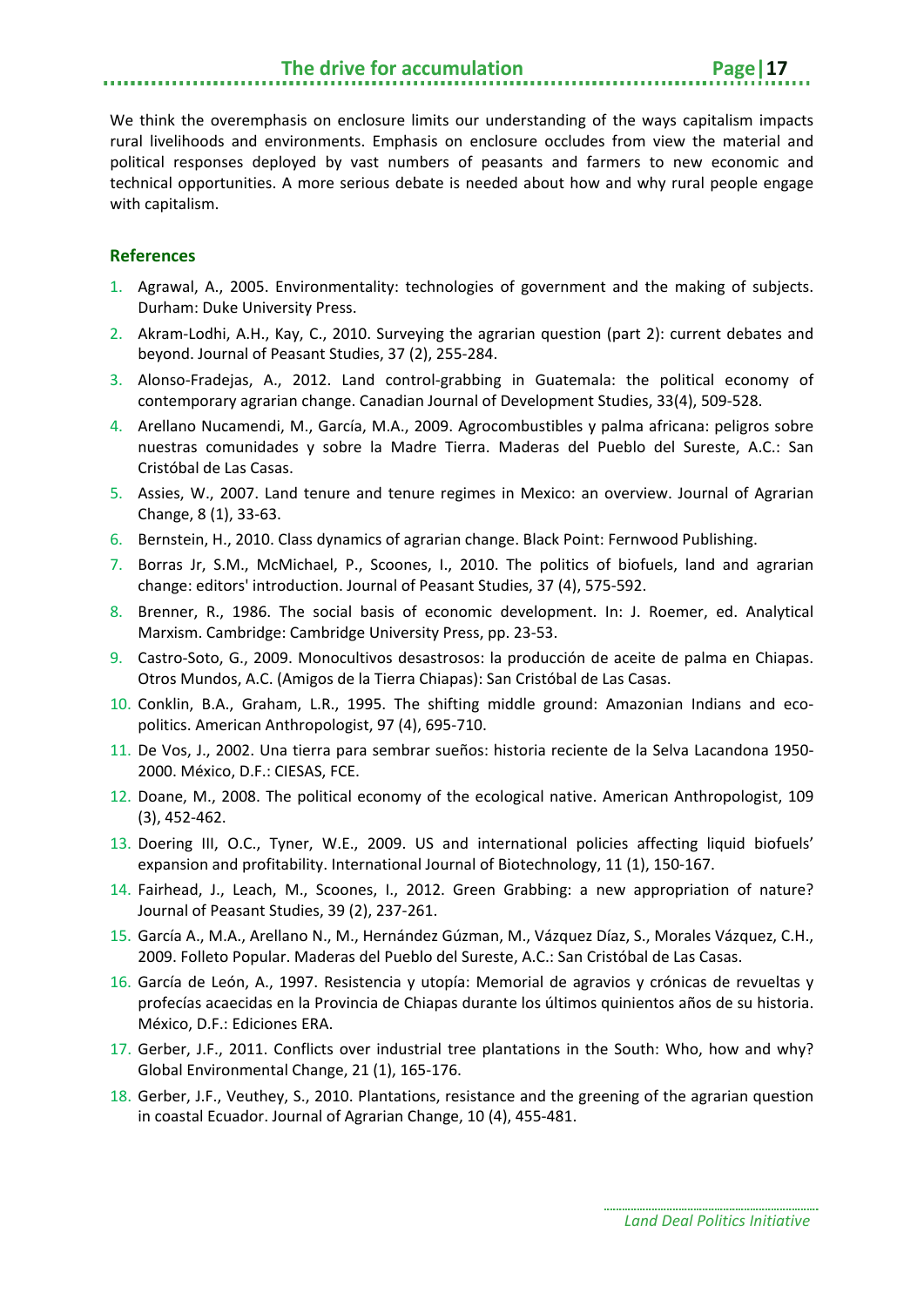- 19. Gobierno de los Estados Unidos Mexicanos, 2007. Plan de Desarrollo Nacional 2007-2012: Poder Ejecutivo Federal. Presidencia de la República (Gobierno de los Estados Unidos Mexicanos): México, D.F.
- 20. Gobierno del Estado, 2009. Mil 300 hectáreas de palma en 2009; en los ultimos 10 años, 900 has, Boletín 1739, 19 de agosto del 2009. Gobierno del Estado de Chiapas: Tuxtla Gutiérrez.
- 21. Gobierno del Estado, 2010a. Buenas expectativas para la palma de aceite en la región del Soconusco, Boletín 1124, 28 de Abril del 2010. Gobierno del Estado de Chiapas: Tuxtla Gutiérrez.
- 22. Gobierno del Estado, 2010b. Chiapas: hacia la producción de más de 30.000 litros diarios de biodiesel, Boletín 0833, 24 de Marzo del 2010. Gobierno del Estado de Chiapas: Tuxtla Gutiérrez.
- 23. Guha, R., 1993. The malign encounter: the Chipko movement and competing visions of nature. In: T. Banuri and F. Apffel Marglin, eds. Who Will Save the Forests? Knowledge, power and environmental destruction. London: Zed Books, pp. 80-113.
- 24. Guha, R., Martinez-Alier, J., 1997. Varieties of environmentalism: essays North and South. London: Earthscan Publications.
- 25. Hall, D., 2011. Land grabs, land control, and Southeast Asian crop booms. Journal of Peasant Studies, 38 (4), 837-857.
- 26. Harvey, D., 2005a. The new imperialism. London: Oxford University Press.
- 27. Harvey, N., 1990. Peasant strategies and corporatism in Chiapas. In: J. Foweraker and A.L. Craig, eds. Popular Movements and Political Change in Mexico. Boulder: Lynne Rienner Publishers, pp. 183-198.
- 28. Harvey, N., 1998. The Chiapas rebellion: the struggle for land and democracy. Durham: Duke University Press.
- 29. Harvey, N., 2005b. Who needs Zapatismo? State interventions and local responses in Marqués de Comillas, Chiapas. Journal of Peasant Studies, 32 (3-4), 629-650.
- 30. IndexMundi, 2012. Palm oil and nitrogen fertiliser prices between the year 2000 and the year 2011. Available from http://www.indexmundi.
- 31. INEGI, 2007. Censo agrícola, ganadero y forestal 2007. Instituto Nacional de Estadística y Geografía, Aguascalientes.
- 32. Jansen, K. 1998, Political ecology, mountain agriculture, and knowledge in Honduras, Amsterdam: Thela Publishers.
- 33. Jansen, K. & Gupta, A. 2009. Anticipating the Future: 'Biotechnology for the Poor' as Unrealized Promise? Futures, 41 (7): 436-45.
- 34. Ishiyama, N., 2003. Environmental justice and American Indian tribal sovereignty: case study of a land–use conflict in Skull Valley, Utah. Antipode, 35 (1), 119-139.
- 35. Kautsky, K., 1988. The Agrarian Question. London: Zwan Publications. First published in 1899.
- 36. Kelly, A.B., 2011. Conservation practice as primitive accumulation. Journal of Peasant Studies, 38 (4), 683-701.
- 37. Lamers, P., Hamelinck, C., Junginger, M., Faaij, A., 2011. International bioenergy trade A review of past developments in the liquid biofuel market. Renewable and Sustainable Energy Reviews, 15 (6), 2655-2676.
- 38. Leyva Solano, X., and Burguete Cal y Mayor, A., 2007. La remunicipalización de Chiapas: lo politico y la política en tiempos de contrainsurgencia. México, D.F.: CIESAS, Miguel Ángel Porrua.
- 39. Lenin, V.I., 1967. The development of capitalism in Russia. Moscow: Progress Publishers. First published in 1899.
- 40. Luke, T.W., 1997. Ecocritique: Contesting the politics of nature, economy, and culture. Minneapolis: University of Minnesota Press.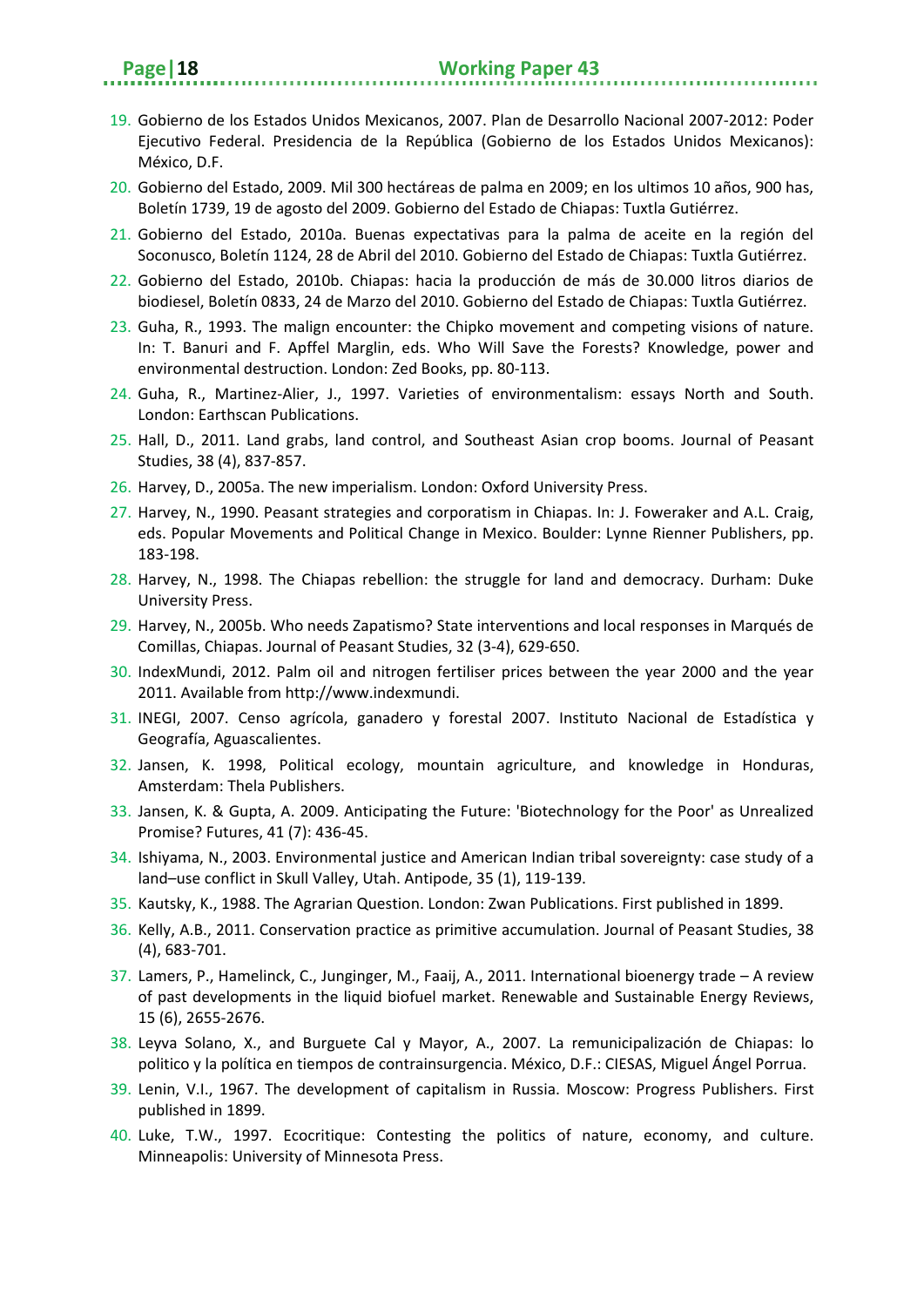- 41. Marin, V., Lovett, J., Clancy, J., 2011. Biofuels and land appropriation in Colombia: do biofuels national policies fuel land grabs, International Conference on Global Land Grabbing 6-8 April, Sussex.
- 42. Martinez-Alier, J., 2002. The environmentalism of the poor: a study of ecological conflicts and valuation. Cheltenham: Edward Elgar Publishing.
- 43. McAfee, K., 1999. Selling nature to save it? Biodiversity and green developmentalism. Environment and Planning, 17, 133-154.
- 44. McCarthy, J.F., 2010. Processes of inclusion and adverse incorporation: oil palm and agrarian change in Sumatra, Indonesia. Journal of Peasant Studies, 37 (4), 821-850.
- 45. Mekhilef, S., Siga, S., Saidur, R., 2011. A review on palm oil biodiesel as a source of renewable fuel. Renewable and Sustainable Energy Reviews, 15 (4), 1937-1949.
- 46. Nash, J., 2001. Mayan visions: the quest for autonomy in an age of globalization. New York: Routledge.
- 47. Novo, A., Jansen, K., Slingerland, M. & Giller, K. 2010. Biofuel, dairy production and beef in Brazil: competing claims on land use in São Paulo State. Journal of Peasant Studies, 37 (4): 769-92.
- 48. Obidzinski, K., Andriani, R., Komarudin, H., Andrianto, A., 2012. Environmental and social impacts of oil palm plantations and their implications for biofuel production in Indonesia. Ecology and Society, 17 (1), 25.
- 49. Osborne, T.M., 2011. Carbon forestry and agrarian change: access and land control in a Mexican rainforest. Journal of Peasant Studies, 38 (4), 879-883.
- 50. Peluso, N.L., Afiff, S., Rachman, N.F., 2008. Claiming the grounds for reform: agrarian and environmental movements in Indonesia. Journal of Agrarian Change, 8 (2-3), 377-407.
- 51. Reyes Maros, M.E., 2002. Conflicto agrario en Chiapas: 1934-1964. Tuxtla Gutiérrez: CONECULTA.
- 52. Rosset, P.M., Martínez-Torres, M.E., 2012. Rural social movements and agroecology: context, theory, and process. Ecology and Society, 17 (3), 17.
- 53. SAGARPA, 2009. Programa de producción sustentable de insumos para bioenergéticos y desarrollo científico y tecnológico. Secretaría de Agricultura, Ganadería, Desarrollo Rural, Pesca y Alimentación (SAGARPA): México, D.F.
- 54. Sandoval Esquivez, A., n.d. Programa estratégico para el desarrollo rural sustentable de la región sur-sureste de México: Trópico Húmedo 2011: Paquete tecnológico palma de aceite (Alaeis guinnensis Jacq.) [sic] - Establecimiento y mantenimiento. Instituto Nacional de Investigaciones Forestales, Agrícolas y Pecuarias (INIFAP): México, D.F.
- 55. Scott, J.C., 1987. Weapons of the weak: Everyday forms of peasant resistance. New Haven: Yale University Press.
- 56. Sheng Goh, C., Teong Lee, K., 2010. Will biofuel projects in Southeast Asia become white elephants? Energy Policy, 38 (8), 3847-3848.
- 57. SIAP-SAGARPA, 2012. Oil palm surfaces for the period between 2007 and 2011. Servicio de Información Agroalimentaria y Pesquera (SIAP) de la Secretaría de Agricultura, Ganadería, Desarrollo Rural, Pesca y Alimentación (SAGARPA): México, D.F.
- 58. Swyngedouw, E., 2005. Dispossessing H2O: The contested terrain of water privatization. Capitalism Nature Socialism, 16 (1), 81-98.
- 59. Toleubayev, K., Jansen, K., Van Huis, A., 2010. Commodification of science and the production of public goods: plant protection research in Kazakhstan. Research Policy, 39 (3), 411-421.
- 60. Torres, A., 2011. Fracasa proyecto de biodiesel. El Economista, 18 Jul.